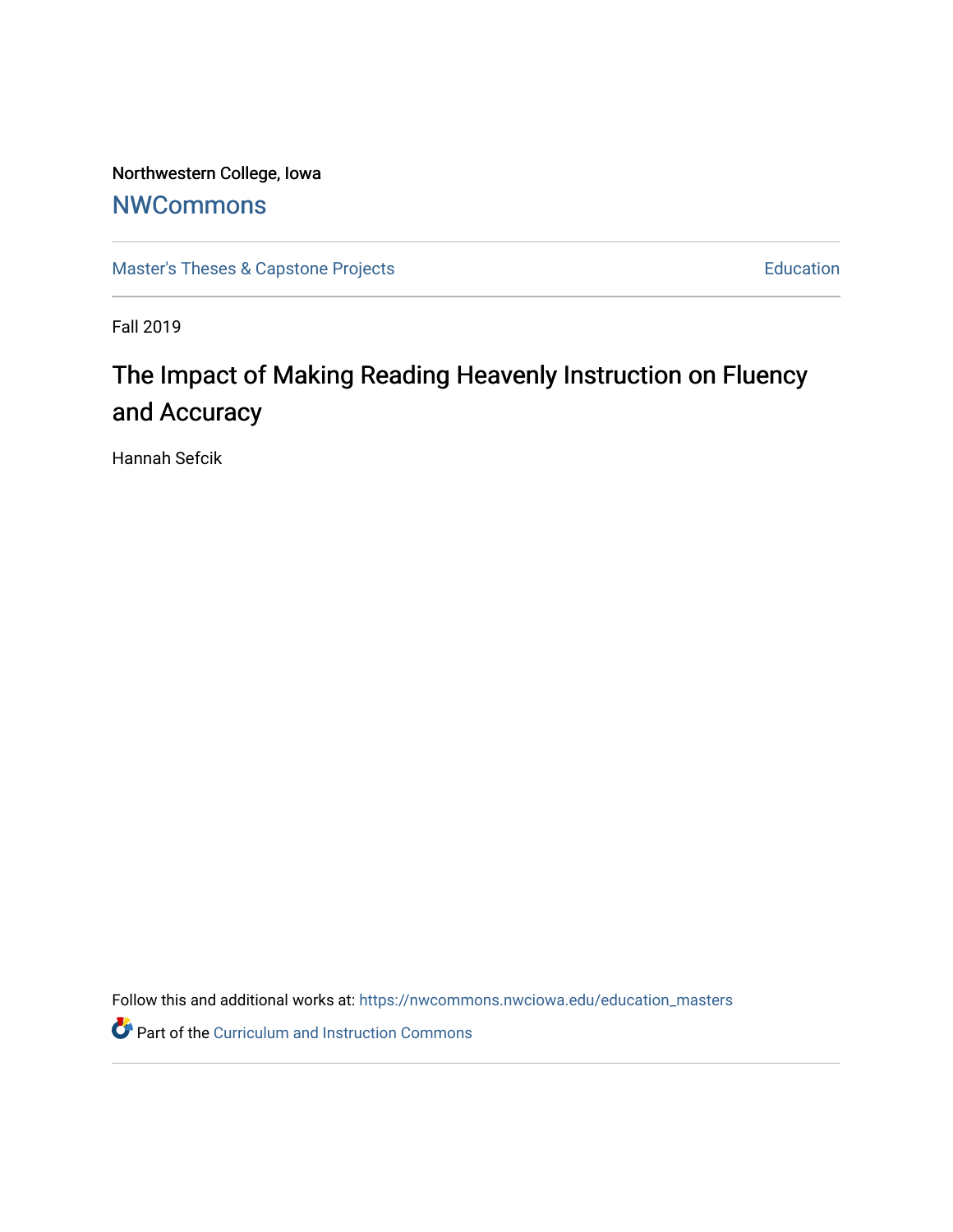The Impact of Making Reading Heavenly Instruction on Fluency and Accuracy

Hannah Sefcik

Northwestern College

An Action Research Project Presented in Partial Fulfillment of the Requirements For the Degree of Master of Education Dr. Daniela Syed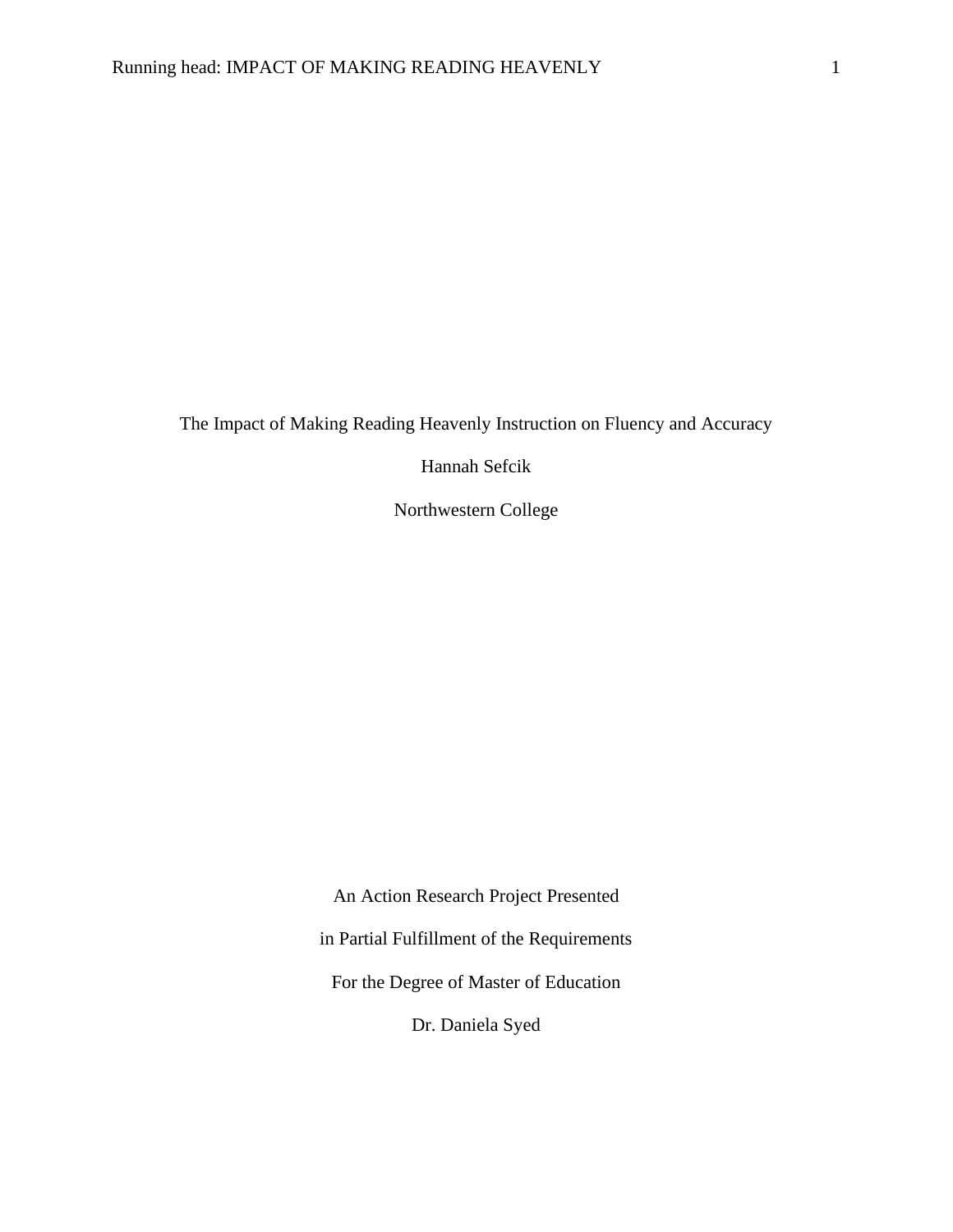## Table of Contents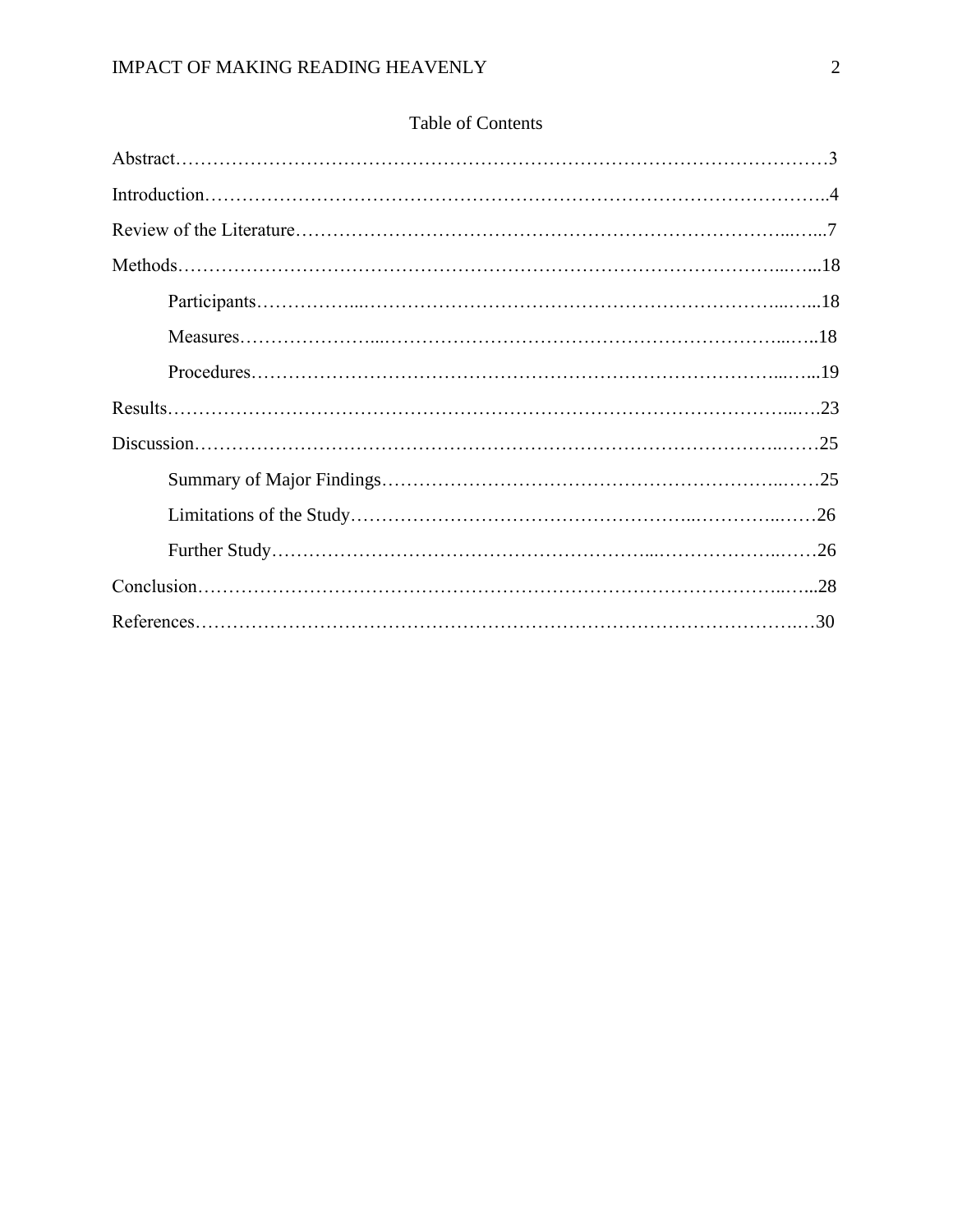#### Abstract

The purpose of this action research project was to determine if using the systematic phonics program Making Reading Heavenly would have an impact on student fluency and accuracy in reading. For five weeks, the researcher introduced a new phonics lesson each day, where students learn and practice a new skill. With each new lesson, students continued to practice skills learned in previous lessons. Each Monday, the teacher-researcher assessed student fluency and accuracy using reading passages from a benchmark leveling kit. Analysis of the data shows that overall, the majority of students made progress between the pre-test and post-test assessments, increasing their fluency and accuracy.

*Keywords:* fluency, accuracy, multisensory, phonics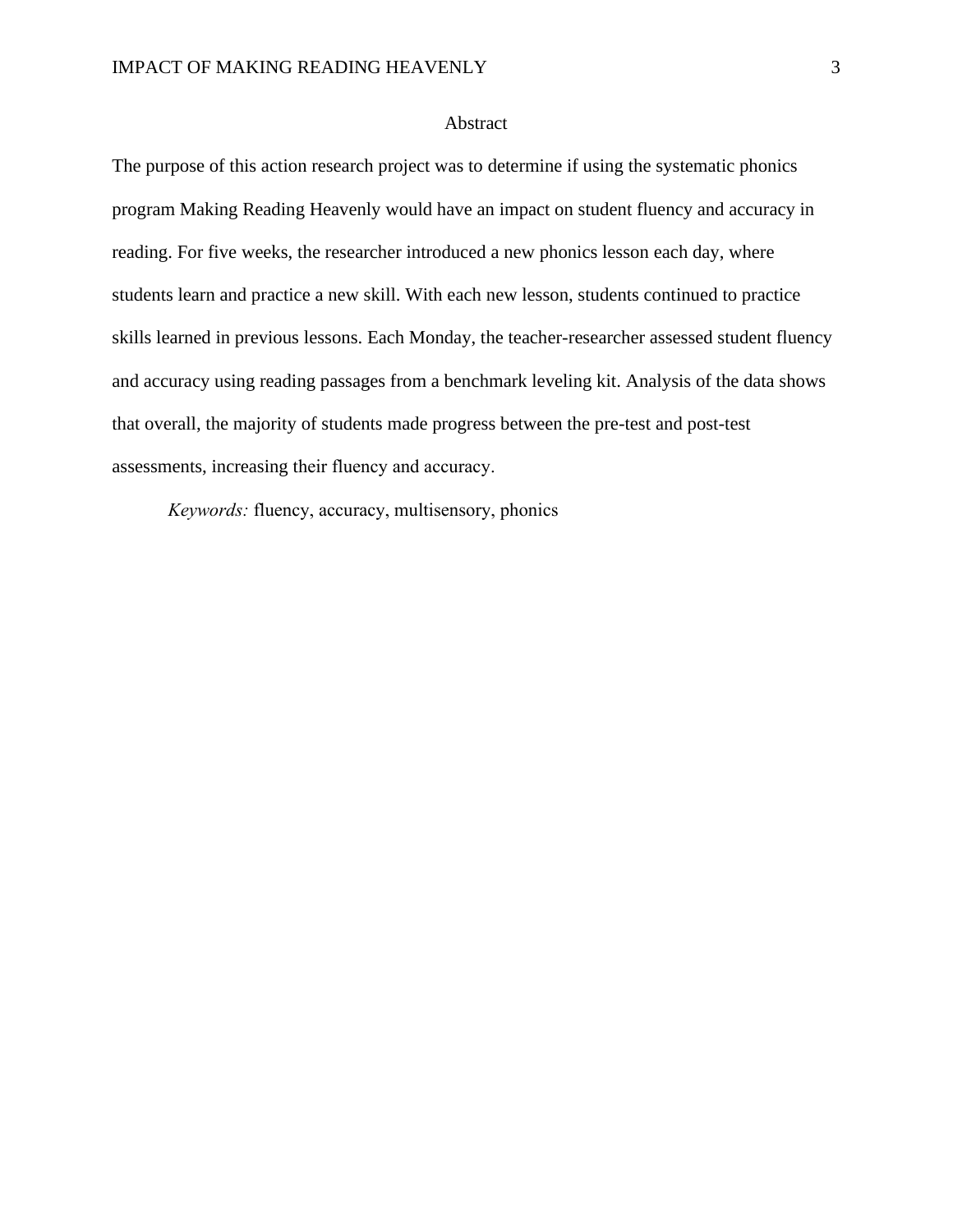The Impact of Making Reading Heavenly Instruction on Fluency and Accuracy

Student reading success relies on the teaching of multiple skills, strategies, and concepts, as well as factors outside of the school building. Teachers use a variety of reading strategies to increase student fluency, accuracy, and comprehension each year. Teachers are free to provide students with whatever tools and knowledge their professional judgment and experience identify as most helpful for meeting the goals set out in the standards (Iowa Core, 2016). By the end of the school year, students will be able to read with sufficient accuracy and fluency to support comprehension (Iowa Core, 2016). These strategies are often taught through reading curriculum programs and standards that build as students reach each grade level.

At the beginning of each school year, one common goal of educators is to determine each students' reading level. Children at the kindergarten and grade one levels should be expected to read texts independently that have been written specifically to correlate their reading level and their word knowledge (Iowa Core, 2016). Teachers assess student reading levels to determine which students are below grade level, which students are advanced or above grade level, and which students may need additional support beyond the classroom walls. Students come into the first grade classroom at various levels of reading, with various needs. No set of grade-specific standards can fully reflect the great variety in abilities, needs, learning rates, and achievement levels of students in any given classroom (Iowa Core, 2016). These first few years of reading instruction are very important to student reading success in the future, setting the foundation and building on those foundational skills and concepts (Iowa Core, 2016). Especially during these foundational years, it is necessary to provide quality reading instruction and strategies to help teachers meet the needs of all students.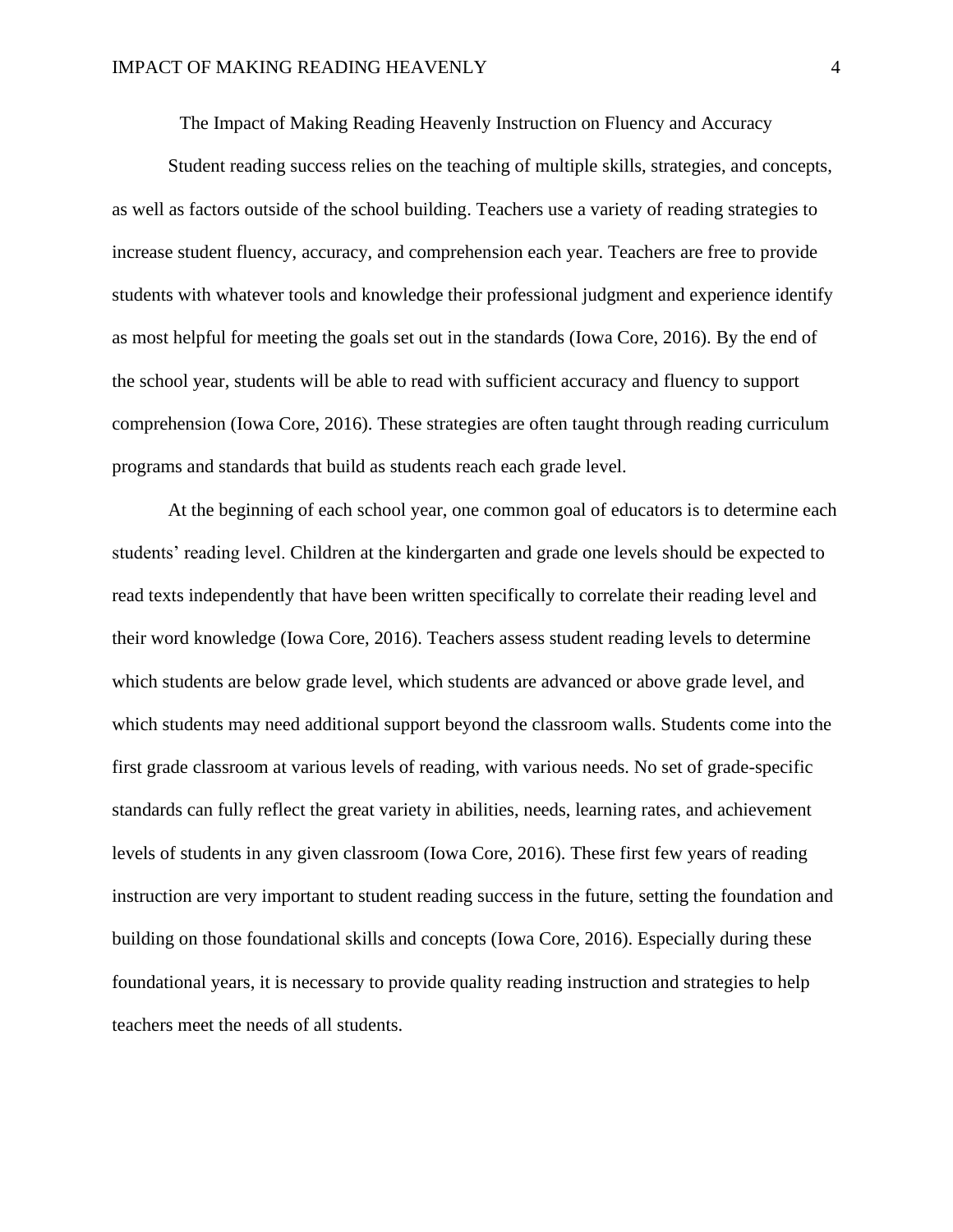Not only are students coming into the first grade classroom at different levels of reading, but they all have different learning styles as well. Being able to meet the needs of each student in the classroom is the goal, and differentiation is a key component in that goal. Some students learn more effectively through using music, while others learn more effectively through movement activities (Sreenidhi & Chinyi, 2017). Other students yet prefer to learn through pictures or videos, while other students learn best through a combination of the styles (Sreenidhi & Chinyi, 2017).

Through reading curriculum, students learn many aspects of reading and language. One area that often is a little gray is sounding out words with different spellings, such as when to say /s/ for the sound of the letter 'c'. There is a need for better explanation of the language than simply memorizing twords. Over the years, it is very noticeable when students have to spend a large amount of time decoding many words in a text, losing sight of what the text is about and they begin reading words individually.

There is limited information and research currently about the Orton-Gillingham reading instructional strategy and its impact on fluency and accuracy. The program, Making Reading Heavenly, implements many strategies from Orton-Gillingham and other research-based strategies through instruction (Angel, 2011). With this limitation in information and research on the program Making Reading Heavenly, this research will provide new knowledge and experience to help guide instruction and implementation in future years.

This paper will investigate how the strategies included in the phonics program Making Reading Heavenly impact student fluency and accuracy. This research will look into the multisensory instruction approach of the Making Reading Heavenly program being implemented as new curriculum in a first grade classroom and what impacts it has on student fluency and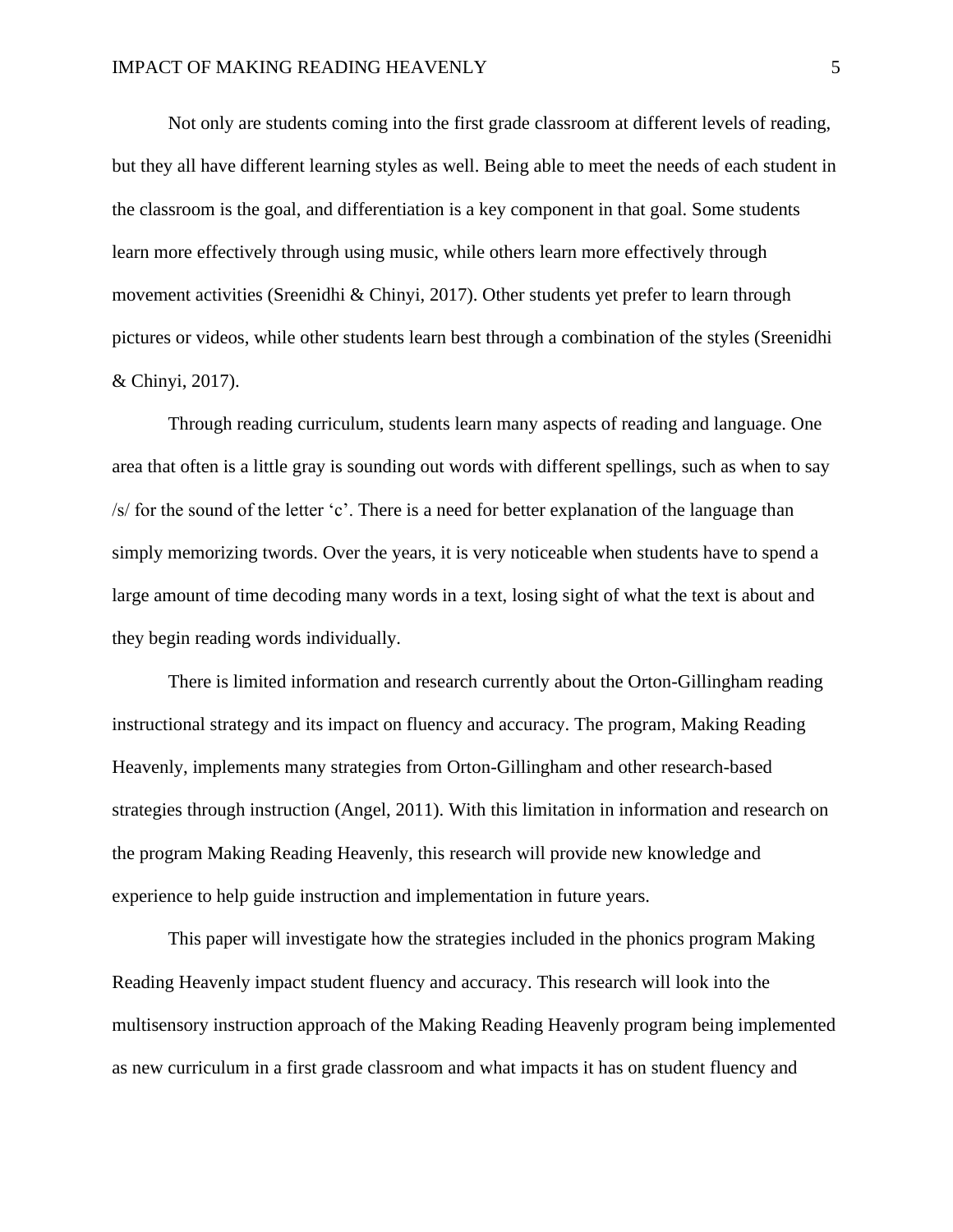## IMPACT OF MAKING READING HEAVENLY 6

accuracy. This program includes many research-based strategies that have shown individual success, and it also includes instruction on the background of our English language and rules (Angel, 2011). To assess the impact of Making Reading Heavenly on student fluency and accuracy, the teacher will assess student progress through a benchmark leveling kit that assesses words correct per minute and accuracy.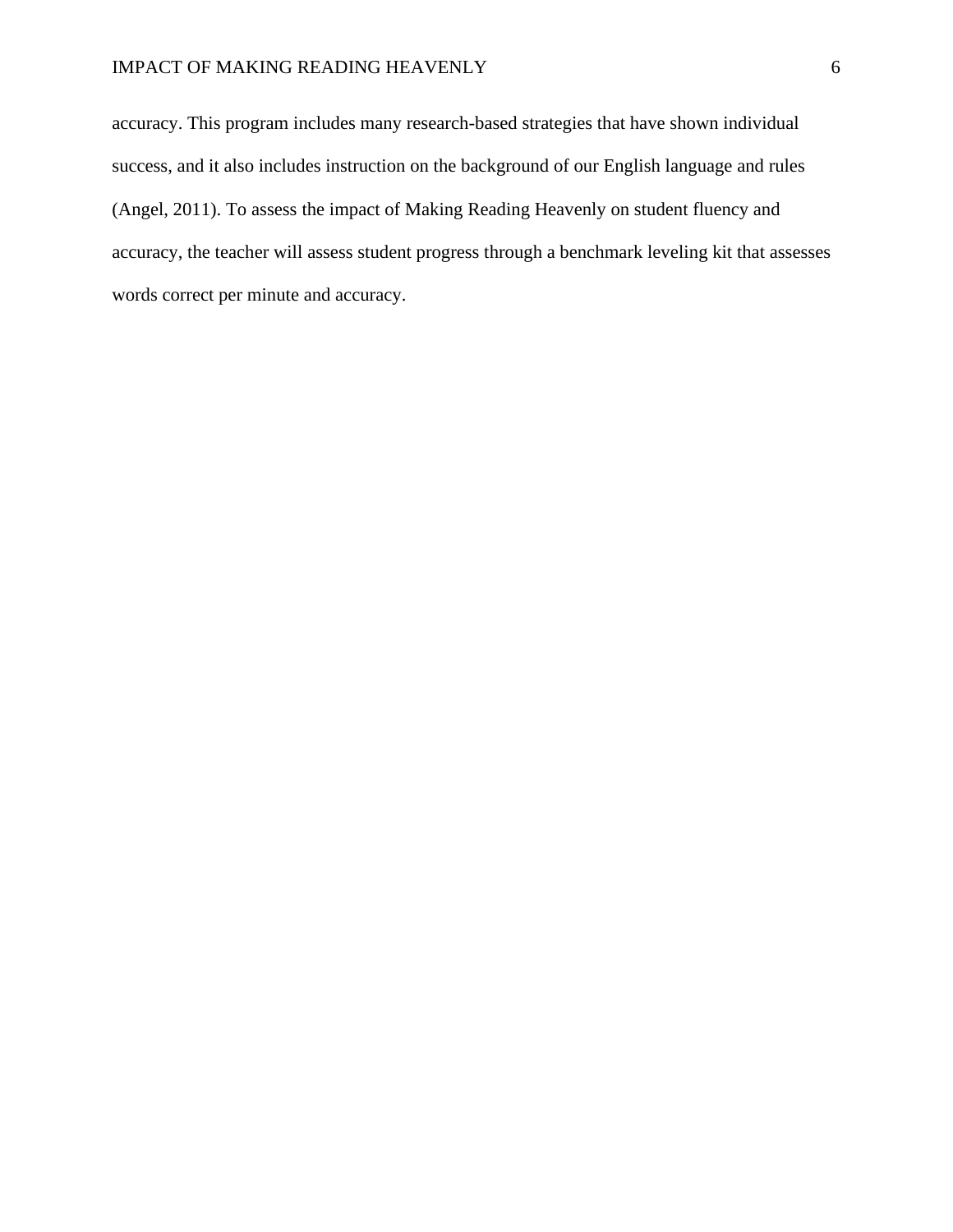#### **Review of the Literature**

There has been a great need for quality reading instruction, with many areas of research looking into best reading practice. Many of these research-based reading strategies are included in the school reading curriculum for whole group reading, small group reading, and interventions. There are many research-based strategies that focus on specific skills within the reading programs provided to teachers. Making Reading Heavenly focuses on multiple strategies, creating a multisensory learning experience with Orton-Gillingham being a strong piece of the program (Angel, 2011).

Teachers assess a student's phonics skills and phonological awareness to determine where the student is at in their reading journey. In the first grade classroom, the students are still in the beginning stages of reading instruction and learning how to read (Iowa Core, 2016). After a few years learning the foundational skills of reading, first grade continues to focus and build upon the foundational skills, but a little more in depth than in previous years' learning (Iowa Core, 2016). First grade is a year where some start by reading basic level reading texts at the beginning of the school year to reading chapter books by the end of the school year.

Assessments are an important element in the teaching process throughout the school year to determine student growth in decoding, fluency, accuracy, and more areas, and provide insight for targeted instruction based on student needs (FAST Norms and Benchmarks, 2019). State mandated assessments, such as the FAST assessment, measure these skills and provide data for teachers to act upon (FAST Norms and Benchmarks, 2019). When students are struggling in reading, especially in fluency the older the student gets, teachers assess the student's knowledge and skills to see if there has been an area they have not mastered and is holding them back in their reading.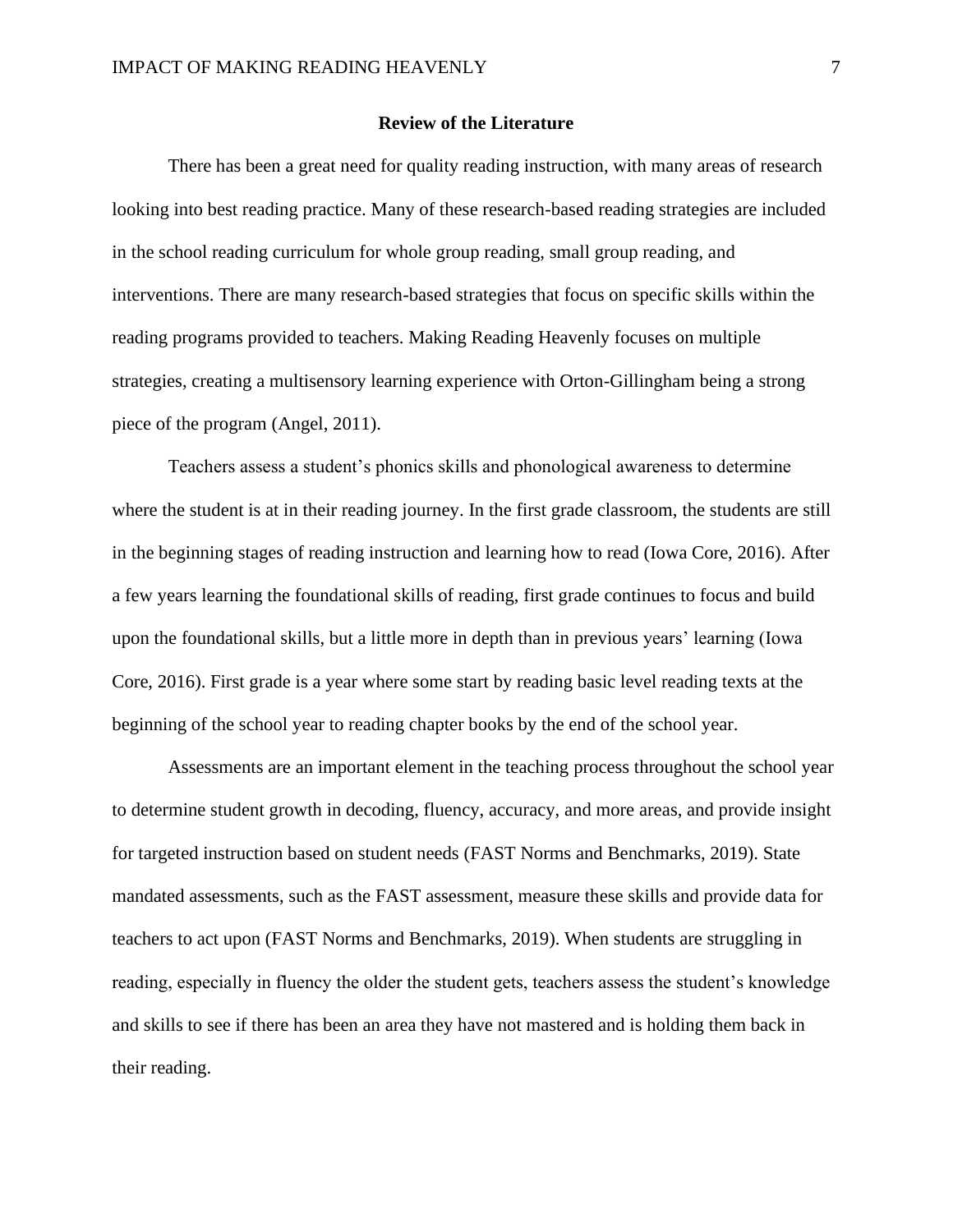These foundational skills are necessary and important components of an effective comprehensive reading program designed to develop proficient readers with the capacity to comprehend texts across a range of types and disciplines (Iowa Core, 2016). The foundational years are an incredibly important time to set the stage for future reading success. Children's early literacy experiences set a foundation for developing the emergent literacy skills that prepare children to become successful, independent readers (Stevens, Van Meter, & Warcholak, 2010). The importance of emergent literacy skills as a foundation for proficient reading has led to the development of interventions to teach these skills (Stevens et al., 2010).

### **Phonics**

Phonics is an important element in the early years of learning to read. According to McArthur et al. (2015), there are three components of a typical phonics training route. The three components include letter identification, translation of letters into sounds, and blending these sounds together to create a spoken word (McArthur et al., 2015). According to Schlesinger & Gray (2017), reading interventions that utilize systematic phonics have been shown to address the core phonological deficits found in dyslexia, and phonics instruction has been shown to be effective for teaching word decoding and spelling to all young children. Making Reading Heavenly focuses on this systematic phonics approach through daily lessons (Angel, 2011). Systematic phonics instruction introduces phonics elements such as letter sound correspondence and spelling patterns in a planned, sequential manner (Schlesinger & Gray, 2017).

#### **Phonological Awareness**

Phonological awareness is an important element in learning how to read. Teachers use multiple strategies to practice the skills involved in phonological awareness. According to Paige, Rupley, Smith, Olinger & Leslie (2018), an individual has phonological awareness when they are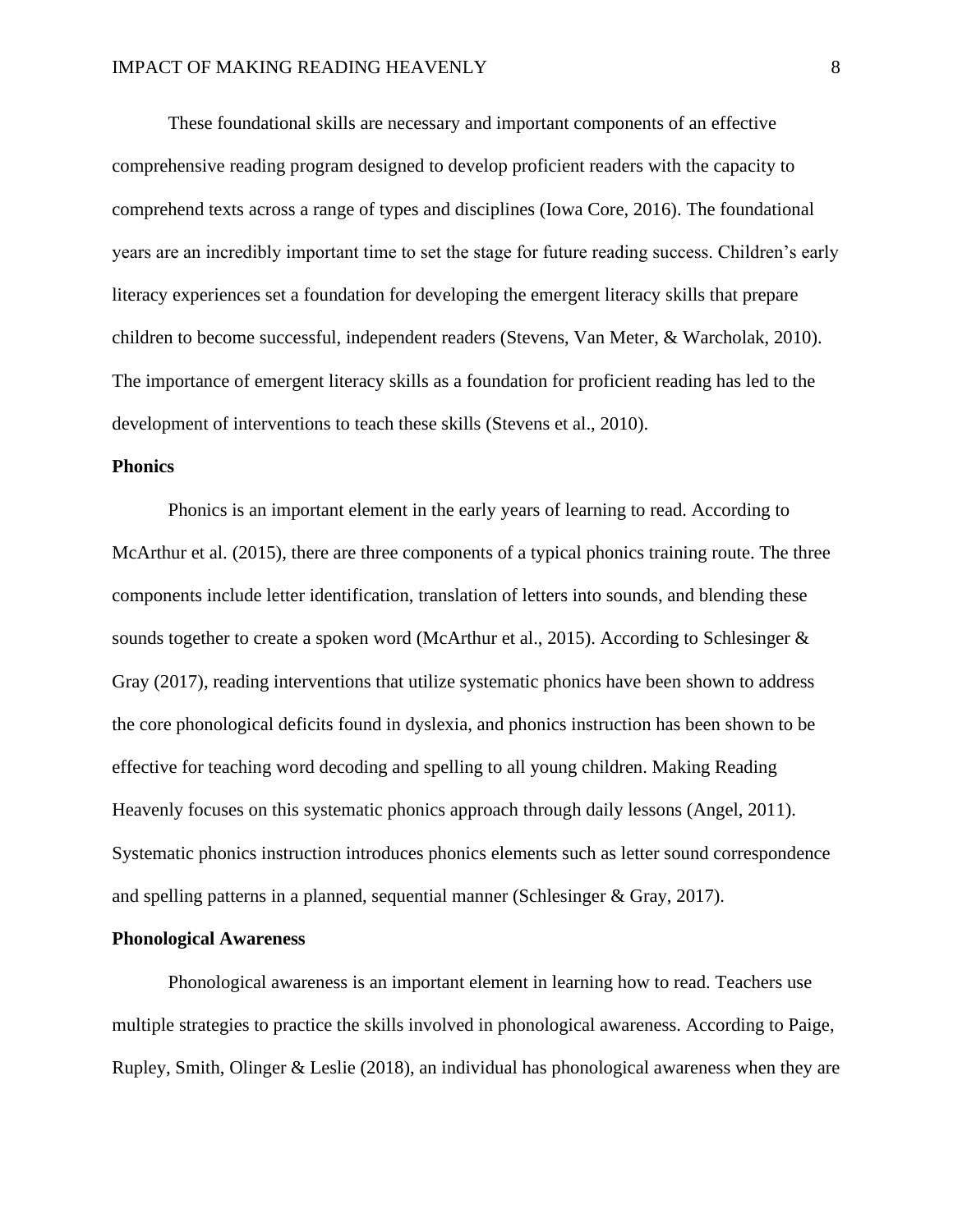aware that words have constituent sounds, and that those sounds do not always hold meaning within a word, such as syllables, onset and rime, and phonemes. Kilpatrick (2012) describes in his research that phonological awareness includes the ability to notice that spoken words can be divided into smaller units, such as syllables, onsets, rimes, and phonemes. He also notes that students who develop phonological awareness to the phoneme level are able to quickly and easily map printed words to permanent memory, while those that do not do this typically struggle in reading (Kilpatrick, 2012).

#### **Phonemic Awareness**

Phonemic awareness is also an important step in being a successful reader. Phonemic awareness involves the units of sound (phonemes) that are represented by the letters in the alphabet, and it is an especially important part of the phonological awareness understanding (Chappell, Stephens, Kinnison, & Pettigrew, 2009). There are many skills and strategies focused on through phonemic awareness to help students get ready to read. Chappell et al. (2009) state that when assessing phonemic awareness skills, researchers focus on the components involving rhyming, alliteration, blending, segmenting, and phoneme manipulation. Throughout the year in first grade, phonemic awareness skills are continuously practiced, considering it is still a foundational year of learning how to read (Iowa Core, 2016). Students work on segmenting words to the phoneme level, blending sounds together to make words, and manipulate sounds to make new words (Iowa Core, 2016). In one study, children who received phonemic awareness and letter-sound knowledge in an intervention showed significant improvement in their reading skills, to show that phonemic awareness and letter-sound knowledge are two important skills that have an effect on successful reading (Hulme, Bowyer-Crane, Carroll, Duff, & Snowling, 2012). In another study, Wade-Woolley (2016) found that phonemic and prosodic awareness were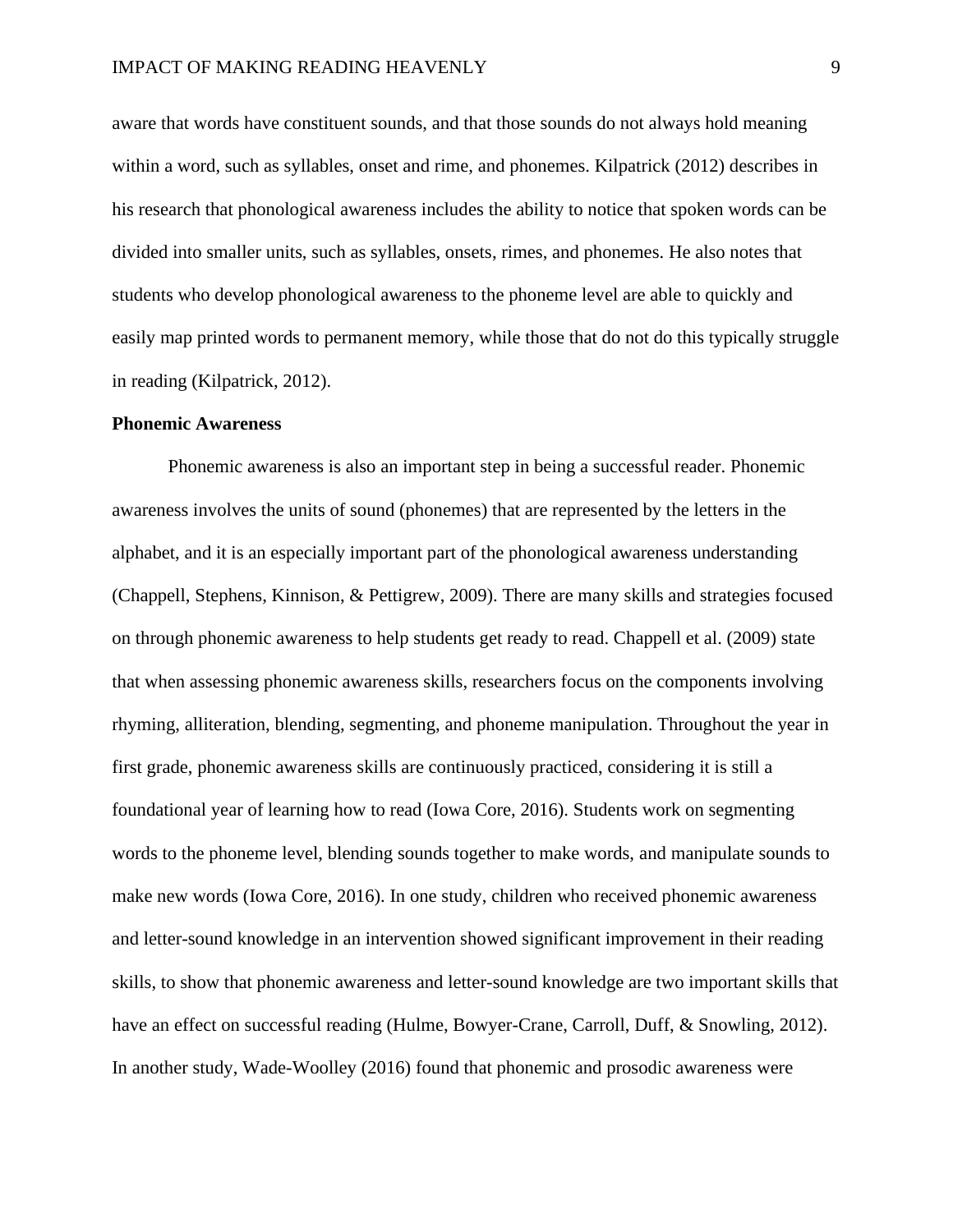significantly correlated with all reading outcomes. They also found that both phonemic and prosodic awareness were significant predictors of long or multisyllabic word reading, and both are also important in reading short words, but phonemic awareness played a larger role (Wade-Woolley, 2016). Syllables are one of the main teaching points of the Making Reading Heavenly program (Angel, 2011).

## **Multisensory Learning**

Multisensory learning is a large component of the program Making Reading Heavenly (Angel, 2011). Multisensory learning is when instruction includes auditory, visual, and movement-based activities to emphasize features of instruction (Sayeski, Earle, Davis, & Calamari, 2019). Hamilton (2016) describes multisensory instruction as involving the reception of information using two or more senses during the learning process. Multisensory learning is also a big component in the Orton-Gillingham instructional model that is included in the program of Making Reading Heavenly (Angel, 2011). In the Making Reading Heavenly program, students learn movements specific to each sound in the alphabet to create a deeper understanding of the sounds in words (Angel, 2011). Young students, as well as adults, have their own learning styles and preferences. Some people learn by seeing (visual), some people learn by hearing (auditory), and some people learn by doing (kinesthetic) (Sreenidhi & Chinyi, 2017). It's important to find the best fit for each student. Some children find it unusually difficult to learn to read even though they have had normal reading instruction, they have normal intelligence, and they have no known neurological or psychological problems, and this condition is often called developmental dyslexia (McArthur et al., 2015). The multisensory approach is the idea of reaching more than just one area of learners. Many times, multisensory learning strategies are brought to teachers' attention through students with occupational therapy services, but Making Reading Heavenly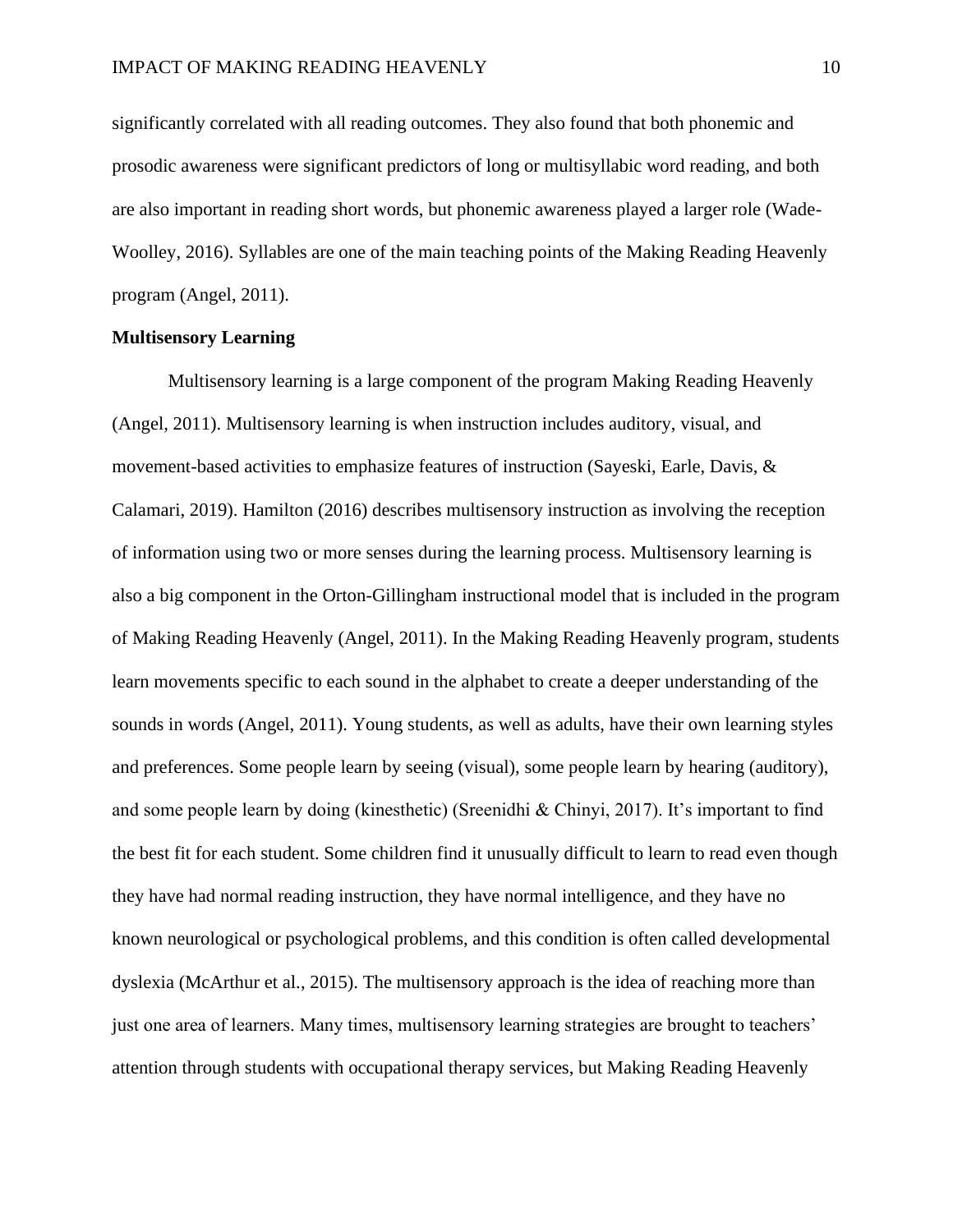provides instruction on multisensory strategies to all students in the classroom (Angel, 2011). In Newman's (2019) research, it is noted that the most successful approach for dyslexic students is the multisensory approach, but all learners may benefit from multisensory strategies.

#### **Orton-Gillingham**

Making Reading Heavenly is based on the strategies of Orton-Gillingham (Angel, 2011). The Orton-Gillingham approach was created by Orton and Gillingham. Orton and Gillingham worked together to create an approach to reading that explicitly taught students the elements of language, and facilitated students' automaticity in applying this knowledge to the decoding and encoding of language (Sayeski et al., 2019). There are certain distinguishing features of the Orton-Gillingham approach that stand out among other programs. Sayeski et al. (2019) explain that these features include direct, systematic, incremental, and cumulative lessons, cognitive explanations, diagnostic and prescriptive methods, linguistics-based instruction, and multisensory engagement. Most of these features are shown throughout the Making Reading Heavenly program on a daily basis.

There are some researchers who have expressed limitations within the Orton-Gillingham approach that are worth noting. Sayeski et al. (2019) state Kilpatrick found that Orton-Gillingham fell short in terms of providing instruction in advanced phonemic awareness, such as phoneme deletion skills. The Making Reading Heavenly program includes tasks such as phoneme deletion, phoneme substitution, and phoneme addition (Angel, 2011). Some teachers in our district wonder if Making Reading Heavenly is the best fit for all students, or if it is a program that should only be used for students who are struggling in reading or those that have dyslexia.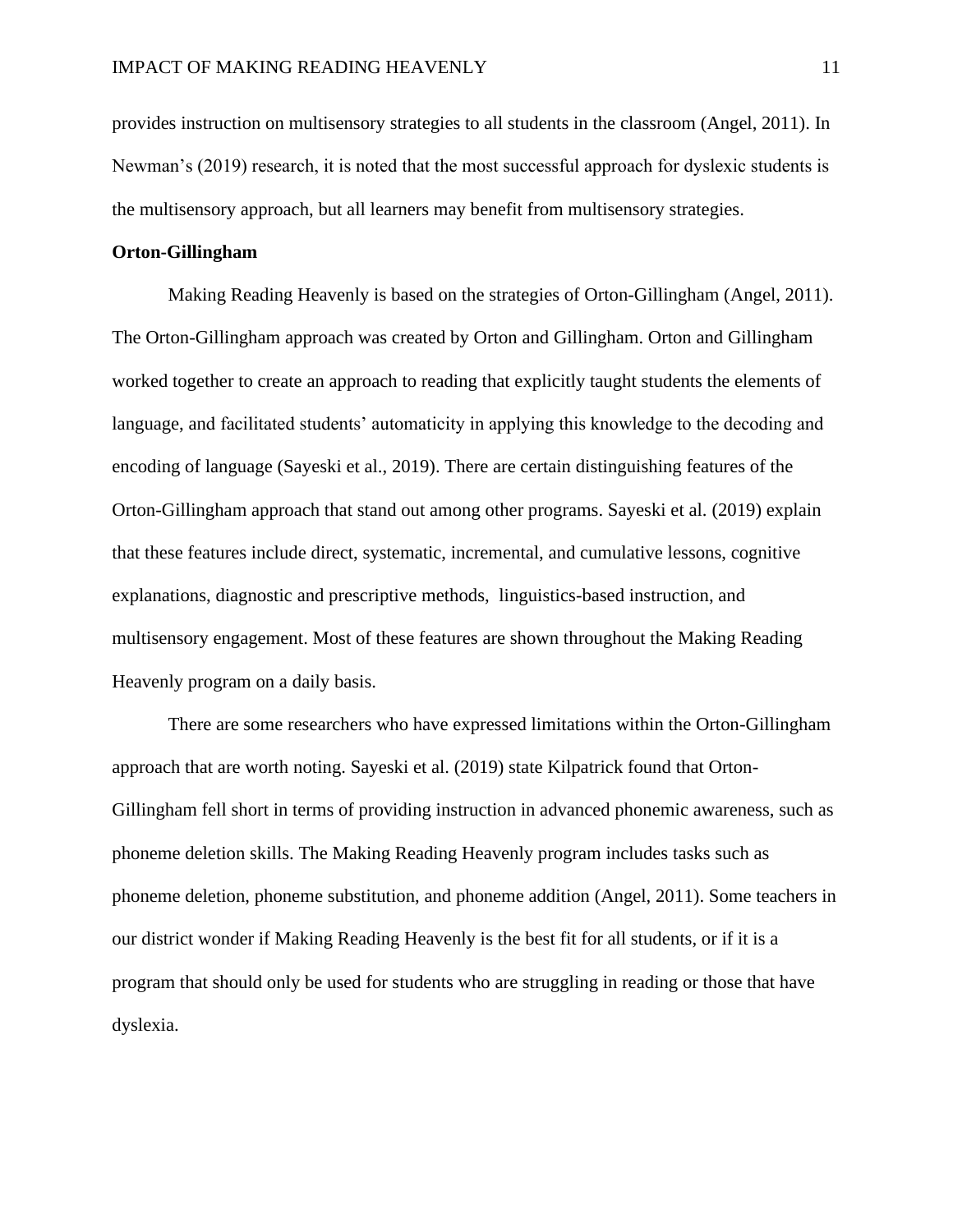There are many positive results and reviews of the Orton-Gillingham approach as well. One study investigated the impact of multisensory language instruction on letter name and sound production, word reading, and word spelling, and the results of the study showed Orton-Gillingham instructional strategies to be effective in promoting basic literacy skills (Schlesinger & Gray, 2017). In Ring, Avrit, & Black's (2017) study, it was shown that teaching phonological awareness and phonics improves phonological awareness, phonological decoding, and reading skills.

#### **Assessments**

Assessments are one way that teachers can monitor student understanding either by a quick informal assessment or a more standardized version. Students in first grade are given the FAST (Formative Assessment System for Teachers) reading assessment (FAST Overview, 2019). The FAST assessment is given in the fall, winter, and spring (FAST Overview, 2019). During the fall assessment, the students read one sentence on each page, and by the winter and spring assessments, they are reading full paragraphs on one single page (FAST Overview, 2019). First grade students are building their skills on reading sentences and putting multiple sentences together on a page to read. The benchmark leveling kit is a tool for teachers to assess student progress in fluency and accuracy throughout the year. During this assessment, teachers have students read books at their instructional level to assess how many words they can read correctly in one minute. Hosp  $\&$  Suchey (2014) state that reading is a complex process that changes depending on the type of text, purpose for reading, and reading topic, and that the complexity of the reading process makes it challenging to assess exactly what is happening when readers read and understand text. Curriculum-based measures (CBMs) represent one approach in widespread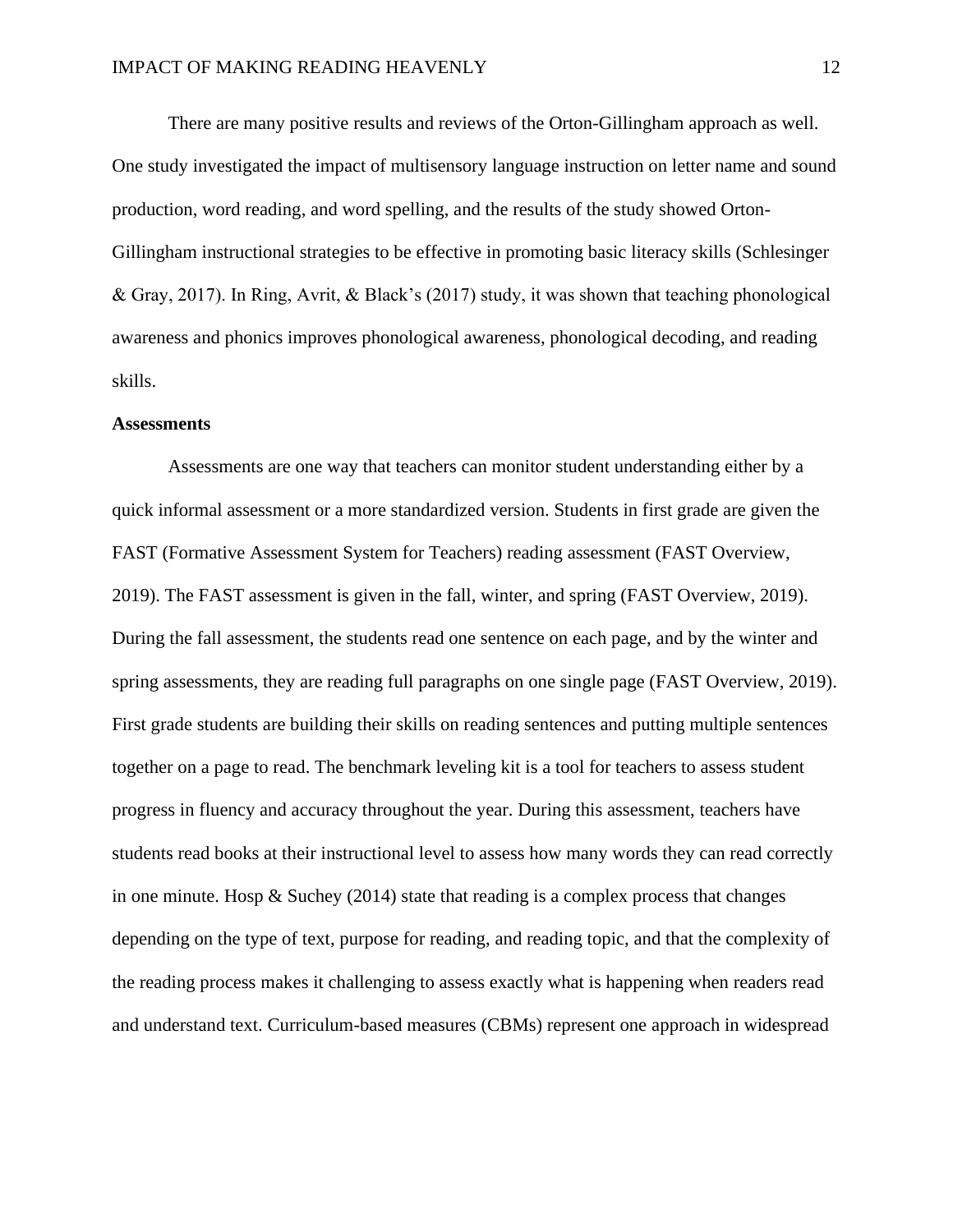use to teachers' need for time-efficient reading assessment that is technically adequate and provides information useful for formative decision making (Hosp & Suchey, 2014).

## **Decoding**

During the foundational years, children begin to learn decoding skills that will help them to be successful readers. Decoding makes a significant contribution to reading comprehension, and in one study found that decoding accounted for some of the variance in the scores in reading comprehension (Nunes, Bryant, & Barros, 2012). When explaining decoding to students, teachers might explain it as figuring out a word or sounding out a word. During instruction, students may come to a word that they try to sound out, yet sounding out the word is not always helpful due to different spelling patterns or rules. The English language is complex but not insurmountable… every time teachers engage in professional development or training that enhances their knowledge of the structure of language and strategies for teaching this structure to students, they are becoming more skilled technicians of reading (Sayeski et al., 2019). Knowing why a word is pronounced in a particular way can be empowering for teachers- stronger explanations and new strategies for remediation stem from understanding language developmentand can allow for more insightful assessment of students' strengths and needs (Sayeski et al., 2019). According to Angel (2011), by understanding and learning the rules of the English language, such as spelling patterns, students will be able to read many more unknown words as opposed to memorization of words.

### **Spelling**

Spelling is another component of Making Reading Heavenly that is helpful to decoding unknown words. Explicit and supplemental handwriting and spelling instruction can play an important role in teaching writing to young children who acquire text transcription skills more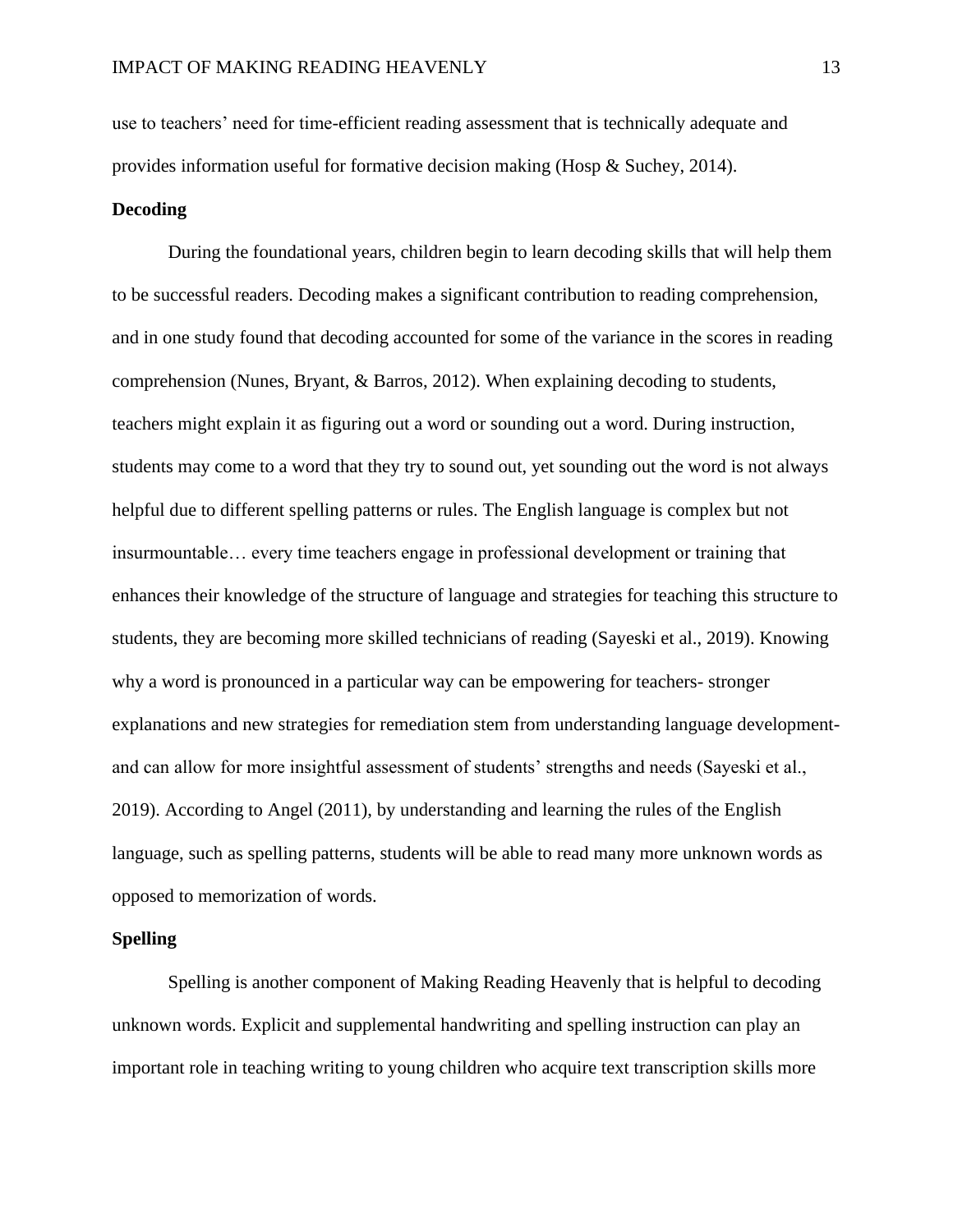slowly than their peers (Graham, Harris, & Adkins, 2018). According to McNeill & Kirk (2014), the most effective spelling instruction teaches spelling as a linguistic ability by directly facilitating key skills that underlie spelling development. Making Reading Heavenly focuses on spelling patterns and understandings of the rules of the English language (Angel, 2011). The three metalinguistic skills that are strongly related to spelling acquisition are phonemic awareness, alphabetic knowledge and pattern knowledge, and morphological awareness (McNeill & Kirk, 2014). In one study, Hamilton (2016) researched the effectiveness of multisensory instruction and response system for enhancing the spelling of dyslexic students. Hamilton found a significant increase in the number of words spelled correctly (Hamilton, 2016). In one study of first grade students, researchers discovered the three linguistic awareness skills were unique predictors of word reading, and phonological and orthographic awareness were unique predictors of spelling (Kim, Apel, & Otaiba, 2013). Handwriting is a piece of the Making Reading Heavenly process as well, and researchers explain that in kindergarten, handwriting fluency and spelling added significant unique variance in predicting writing fluency after accounting for language, reading, and IQ (Kent, Wanzek, Petscher, Al Otaiba, & Kim, 2014). **Fluency**

Fluency is defined as accurate and automatic word reading (Hosp & Suchey, 2014). Fluency is one of the major goals of all reading programs and is a goal for first grade students to build upon throughout the year as well. When a student has good fluency, they are able to understand the text more easily. When students have to sound out each word to understand which word they are reading, it can become choppy, and they often lose sight of what the story or text is about. This can lead to poor understanding of the text. Fluency is the combination of accuracy and speed that characterize competent performance (Chappell et al., 2009). At the first grade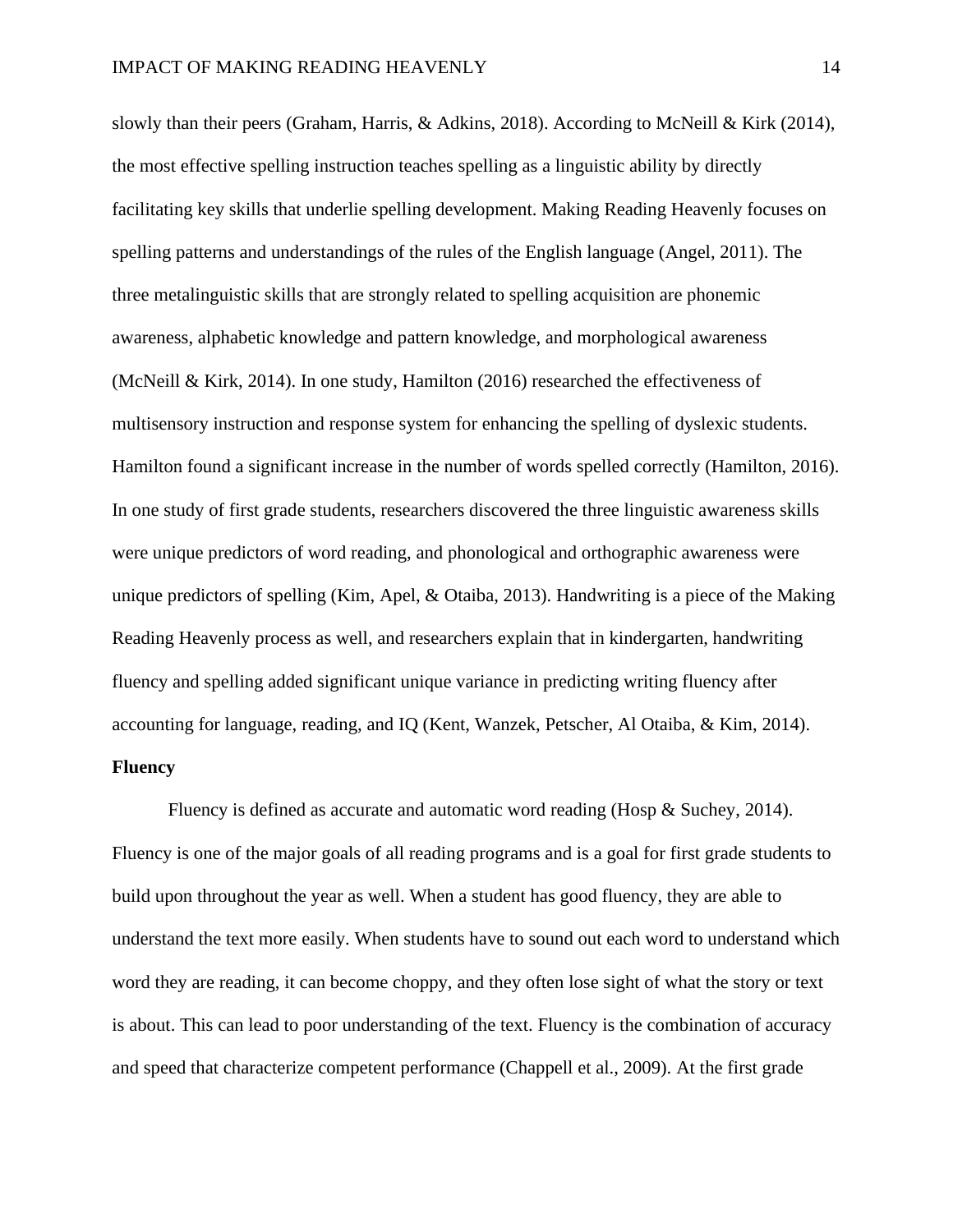level, student fluency is assessed through a reading benchmark kit, as well as our routine FAST assessments. According to Chappell et al. (2009), common fluency instruction includes modeling fluent reading, having students participate in repeated readings, and encouraging students to read silently.

#### **Fluency and Accuracy in Connection to Comprehension**

Student reading accuracy is an important aspect in teaching students to read. Grade one students will be able to read with sufficient accuracy and fluency to support comprehension (Iowa Core, 2016). In many cases, if the text is too difficult for the student, the student can become too frustrated and shut down, and if the text is too easy, it will not be challenging enough. The standards set grade-specific standards but do not define the intervention methods or materials necessary to support students who are well below or well above grade-level expectations; no set of grade-specific standards can fully reflect the great variety in abilities, needs, learning rates, and achievement levels of students in any given classroom (Iowa Core, 2016). In the benchmark leveling kits used to assess fluency and accuracy, students are to read a few pages in a text to see how many words can be read correctly in one minute, and how accurately the students read the text.

Reading fluency is a different construct from reading comprehension, but fast-operating word identification processes are considered a foundation for text comprehension (Nunes et al., 2012). When students do not have to pause at every word to figure out what it says, they will be able to hear the story or listen to what the text is telling them much better than having to sound out each word before moving on to the next. Smooth, accurate reading can lead to many benefits as a reader. Reading fluency problems are the main characteristic of poor readers (Snellings, Van Der Leij, Blok, & De Jong, 2010).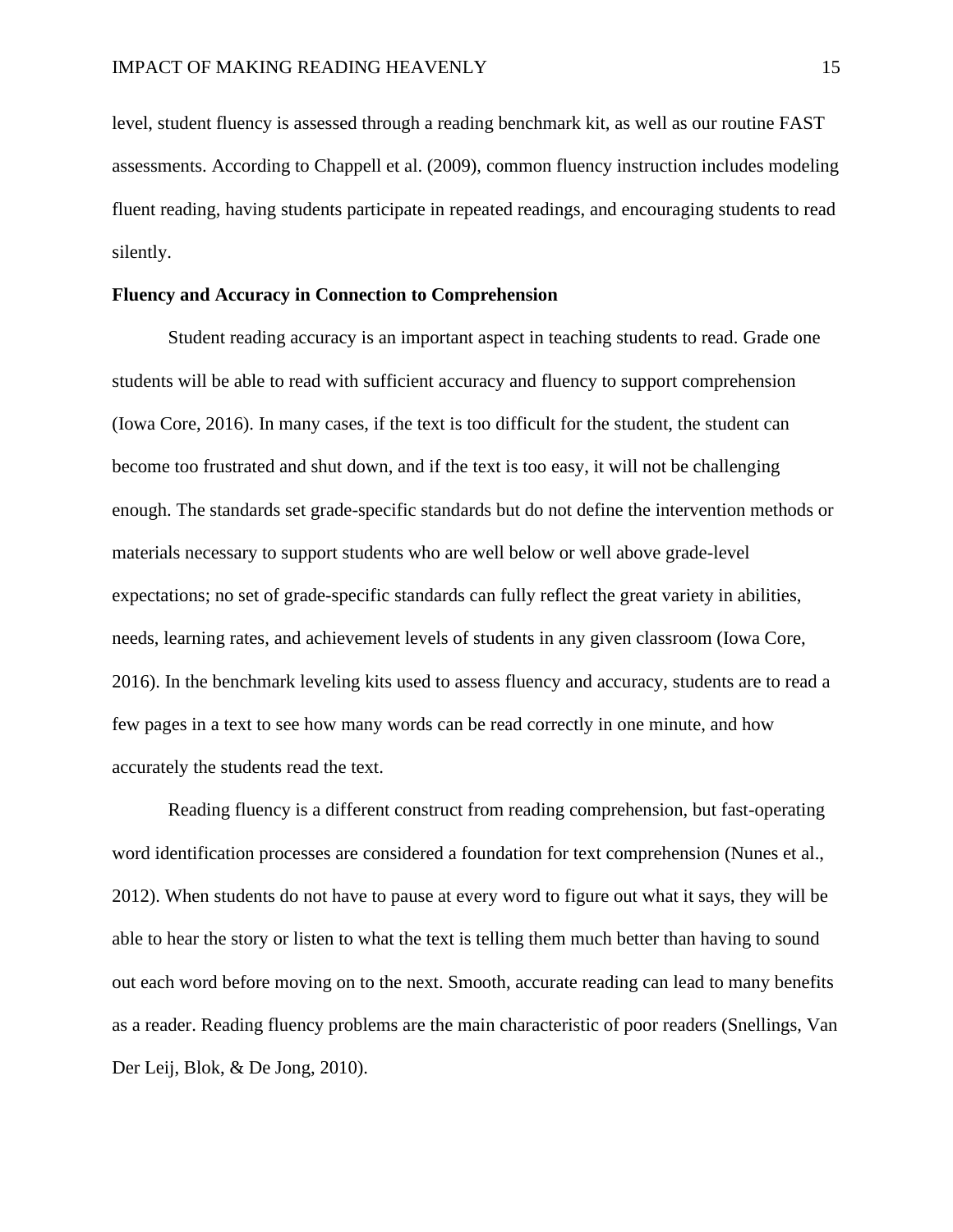In summary, there are many important pieces to the puzzle when implementing a systematic phonics curriculum, such as Making Reading Heavenly. The components of a phonics program have been proven effective in many cases to build the foundation and beyond for readers of all ages. These include, but are not limited to phonological and phonemic awareness, which are present in the Making Reading Heavenly program (Angel, 2011). The use of multisensory instruction in phonics instruction is one of the larger components of Making Reading Heavenly, and implements an approach that reaches more than just one area of learners (Angel, 2011). The Orton-Gillingham instructional approach is one that has been around for about 100 years, and is often spoken about through dyslexia, but we know that it has been shown to be beneficial for all students to learn the Orton-Gillingham approach (Sayeski et al., 2019). These strategies and approaches are shown to have positive results with decoding, fluency, and accuracy in student reading abilities (Sayeski et al., 2019). Assessments are a tool for teachers to measure progress and monitor student fluency and accuracy. The Making Reading Heavenly program does not yet have a specific assessment piece, but we are able to gather data on this through the Next Steps in Guided Reading benchmark leveling kit and the FAST assessments as well. The Next Steps in Guided Reading benchmark leveling kit will be used each time the teacher-researcher assesses student reading fluency and accuracy to ensure accurate data is being recorded.

This research will be helpful in understanding the impact that the Making Reading Heavenly program on fluency and accuracy. The program explicitly teaches students to break apart words and understand spelling patterns through the six different syllable types and a deeper understanding of the English language, so that when students see the spelling patterns and parts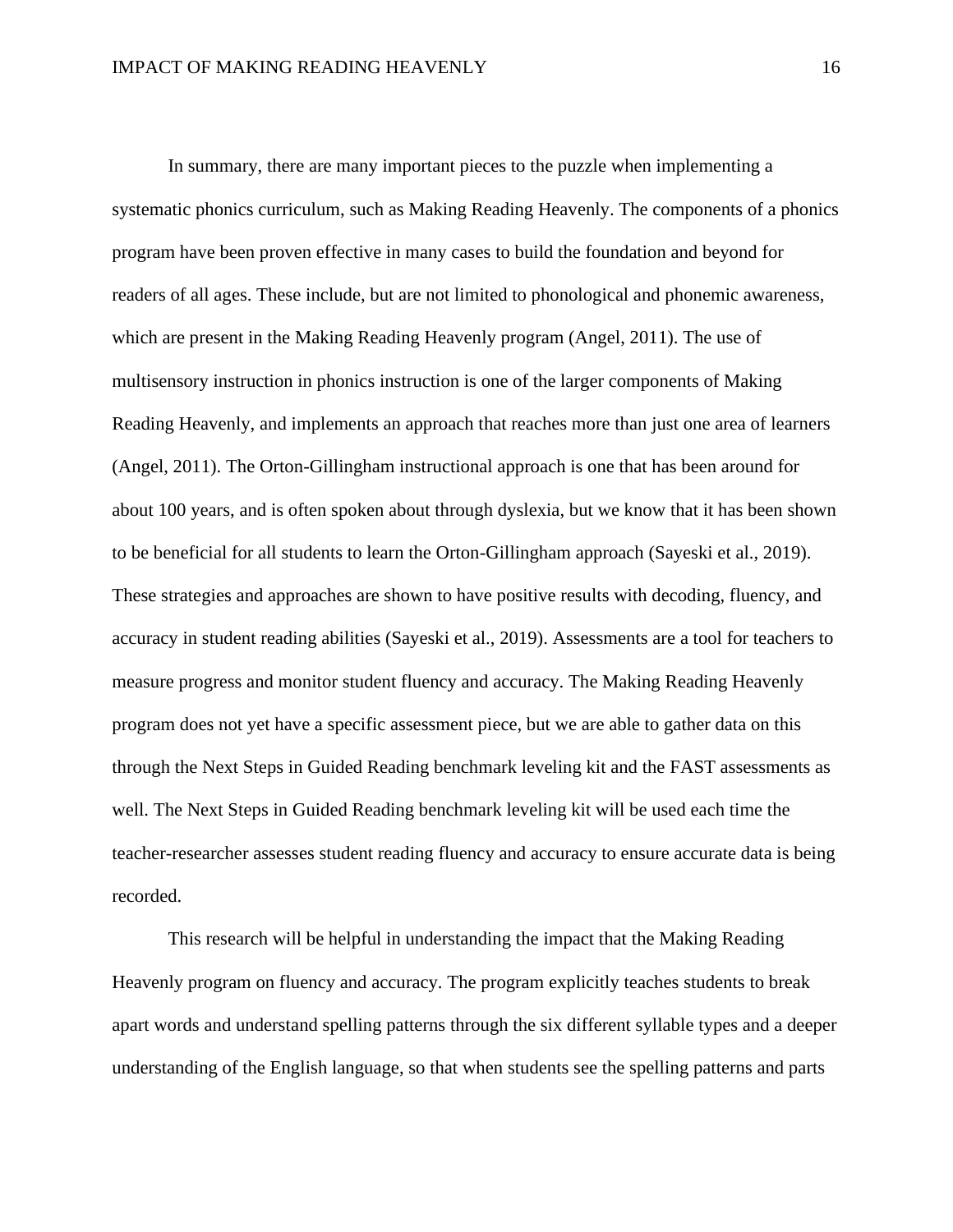of words, they will more than likely be able to decode more quickly and therefore read more fluently with better accuracy (Angel, 2011). This research will assess this impact on student reading fluency and accuracy in the first grade classroom. This will be the students' first full year of instruction in the Orton-Gillingham and multisensory learning approach through the Making Reading Heavenly program.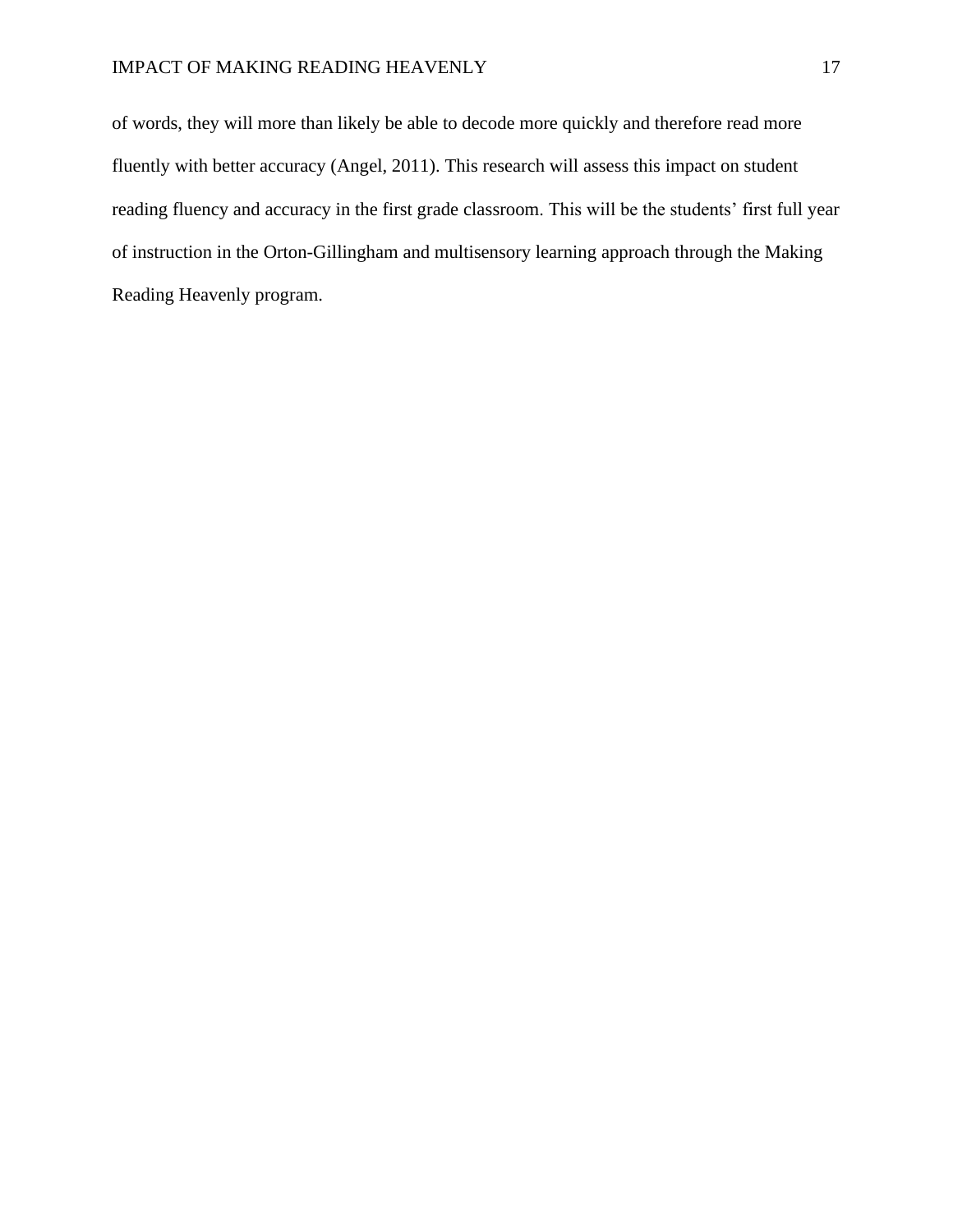#### **Methods**

## **Participants**

This action research was conducted with a first grade class of 13 students in the general education setting. This research was conducted in a Northwest Iowa school district during the fall of the 2019-2020 school year. The elementary school in which this research was conducted has one section for each elementary grade, preschool through fourth grade. Middle school and junior high grade levels are also located in this building. The first grade students mostly range in age from six to seven years old, with one eight year old. There are eight male students and five female students. Eleven of the thirteen students are Caucasian, along with one Hispanic student and one African American student. There are two students in the classroom that receive special education services throughout each day for math, reading, and writing. One student receives an hour of services each day, while the other student receives thirty minutes of services each day. One of these students is a student with special needs. There are also two students in the classroom that receive speech services twice each week for thirty minutes each time. The students are integrated into the general education classroom setting except for the times receiving services.

#### **Measures**

The research conducted was used to determine if using a newly implemented phonics program, Making Reading Heavenly, is effective in increasing student fluency and accuracy. This research measures the students' scores from the pre-test and the post-test of a timed reading assessment. The Next Step in Guided Reading benchmark leveling kit was used to provide an assessment to monitor student progress through reading passages. The teacher-researcher used a one-minute timed reading passage to assess the amount of words read correctly in one minute, as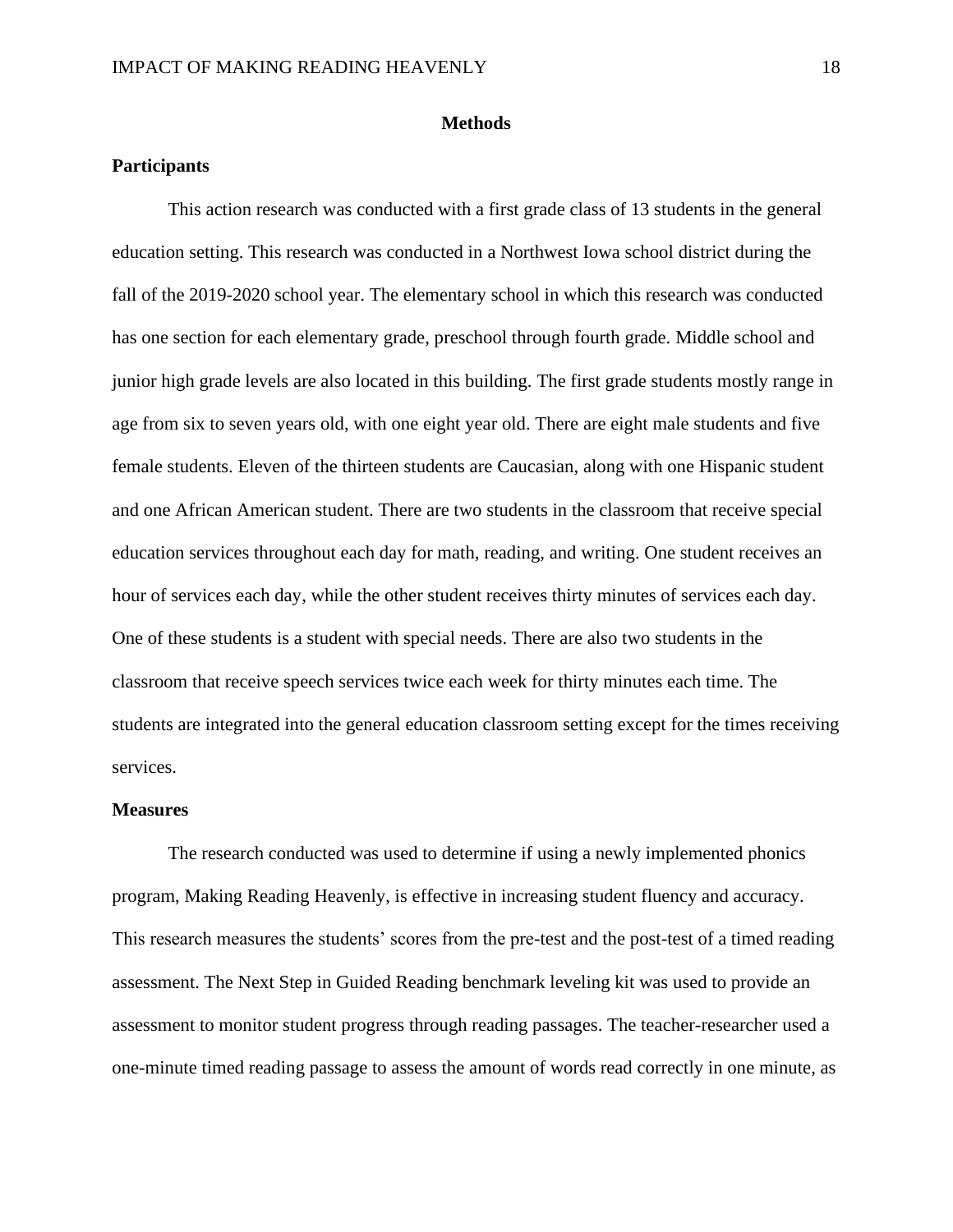well as recording the amount of words read incorrectly to determine the accuracy rate for each student. The amount of words read correctly are added up, and the errors are subtracted from that total for fluency or words correct per minute. The amount of words read correctly is then divided by the total amount of words the student read to find the accuracy. For example, if a student read 70 words in one minute and read two words incorrectly, the fluency is 68 words correct per minute, with an accuracy of 97%. During this research, the teacher-researcher made observations and notes throughout each lesson during implementing the program. After assessing student reading fluency and accuracy, the phonics program Making Reading Heavenly was implemented.

#### **Procedures**

Phonics instruction through the Making Reading Heavenly program was implemented at the beginning of the school year for five weeks. The first grade general education teacher followed the guided lesson plans available from the program teaching manual, teaching one lesson each day along with an activity practicing that skill. These lessons were implemented in the first grade classroom for twenty minutes each morning, after the core reading instruction block.

During the lessons, the teacher followed the use of the gradual release of responsibility instructional strategy. She introduced the new learning, practiced the new skill with the students, and gradually allowed the students to work independently on the new skill. Every day, the teacher-researcher practiced the sound movements with the class either by following the sound movement chart in the classroom, or by listening and watching the video that shows each sound move with audio as well. Throughout each lesson, the teacher-researcher also integrated the use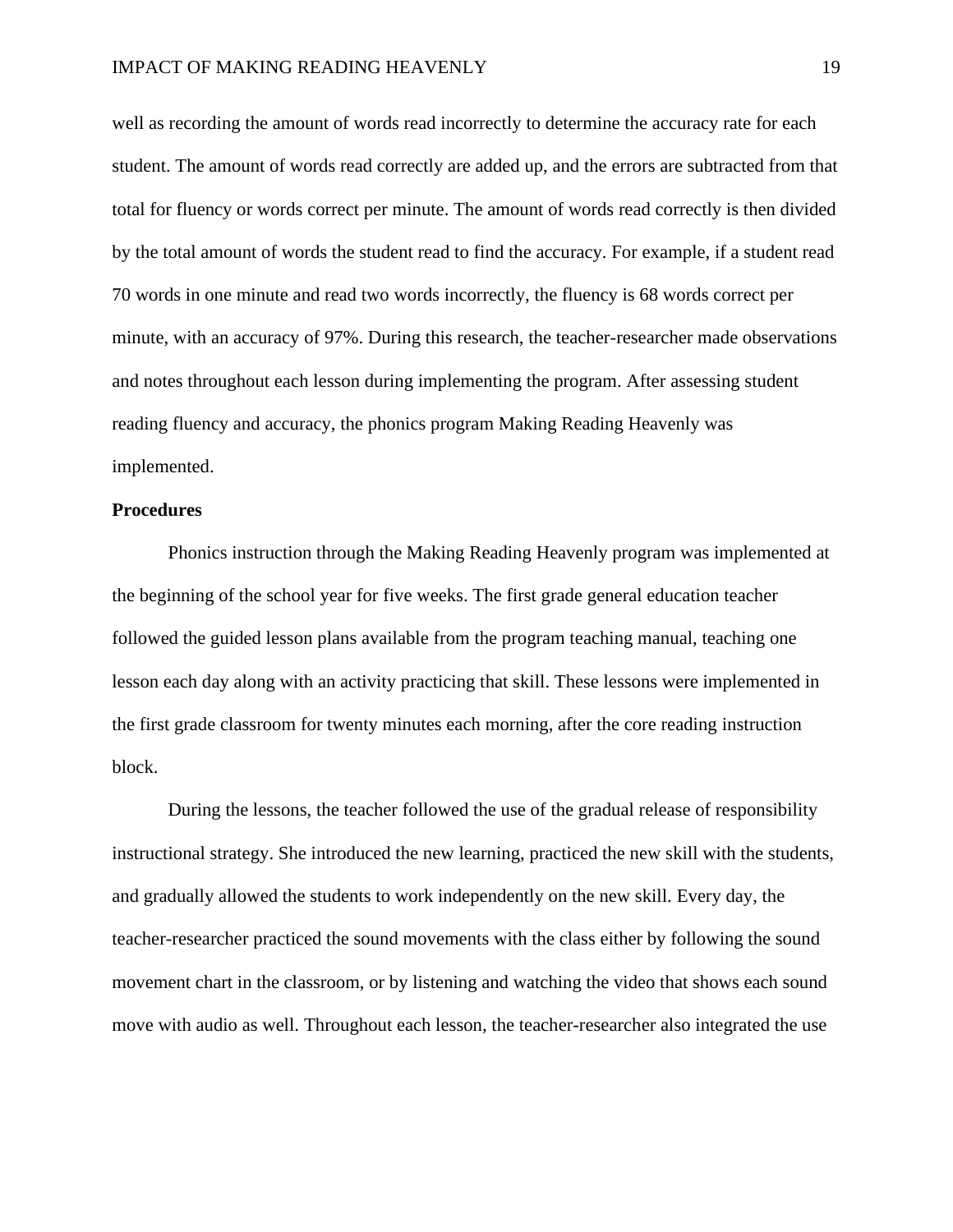of think-pair-share and table group discussions to increase the number of students participating in the discussions.

These lessons included, but were not limited to, work on matching letters with the sounds, matching sound movements with sounds and letters, clapping syllables, sounding out each word, and writing words according to the sounds in the words. The activities practiced skills that were taught during the lesson, and included work such as writing the first sound in words, matching words with their rhymes, and determining the amount of syllables in words. The main focus of the first five weeks of instruction were on the sound movements, blending the sounds together to make words, beginning to learn about the six syllable types, and the clap, touch and write process.

The sound movements for each letter were one of the first important pieces in the program to teach (Angel, 2011). Each letter has a specific sound movement for the sound it makes. For example, for the /i/ sound, students take their finger and pretend to itch their face while saying " $/i$ ,  $'i$ , itch" (Angel, 2011). Once the students learned all of the sound movements, the teacher-researcher was able to teach students how to sound out words using these sound movements, as well as write words. To practice and help the students master these sound movements, the teacher-researcher throughout each day used the secret code. The secret code is where the teacher silently signals the sound movements of a word, and the students have to watch carefully and put the sounds together to determine the word the teacher is sounding out. Many times, the teacher-researcher would practice the secret code during transitions or during moments where students finished their work at different times. The sound movements also are helpful during the syllable type lessons.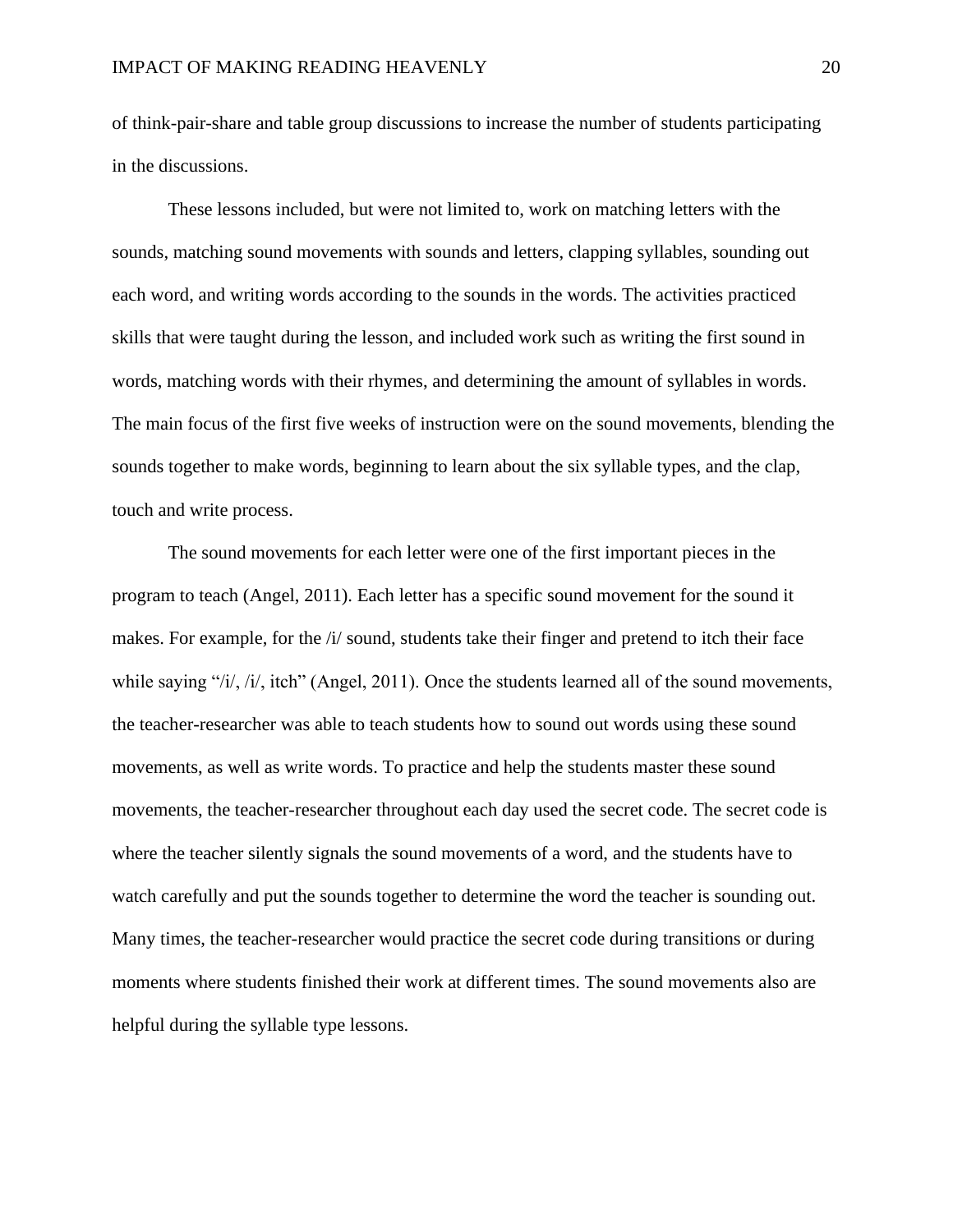Another large component of the Making Reading Heavenly phonics program is six syllable types (Angel, 2011). Before any of the six syllable types can be taught, the students really needed to learn how to find the syllables in each word, so the teacher-researcher spent time practicing how to find the syllables and clap out the syllables they hear in words. The students really enjoyed finding the syllables in their own names and working with their names on different activities within the Making Reading Heavenly program. They also enjoyed the challenge of a more difficult word, such as figuring out how many syllables were in the words 'vacation' or 'television'. Students were soon trying to think of larger words to determine the amount of syllables in the word. Finding the syllables in each word helps students with syllable types in future lessons (Angel, 2011).

The Clap, Touch, and Write Process implemented in the first few weeks of instruction is a process that puts the two components of syllable counting and sound movements together to investigate a word (Angel, 2011). The teacher first says the word clearly, with the students repeating the word back to the teacher. Next the teacher and students clap out the syllables in the word, stating the number of syllables in the word. Then, the students take each syllable and touch the sounds while using the sound movements, and finally the students write the letters that go with each sound movement (Angel, 2011). Through this process, the students were continuously practicing their sounds, sound movements, and blending sounds together to make words. Another important skill they were practicing with this strategy is writing the letters that match each sound they make.

Each Monday, the teacher-researcher assessed student fluency and accuracy levels according to each students' reading level to monitor progress over time. Data on fluency and accuracy was assessed each Monday in the classroom with the Next Step in Guided Reading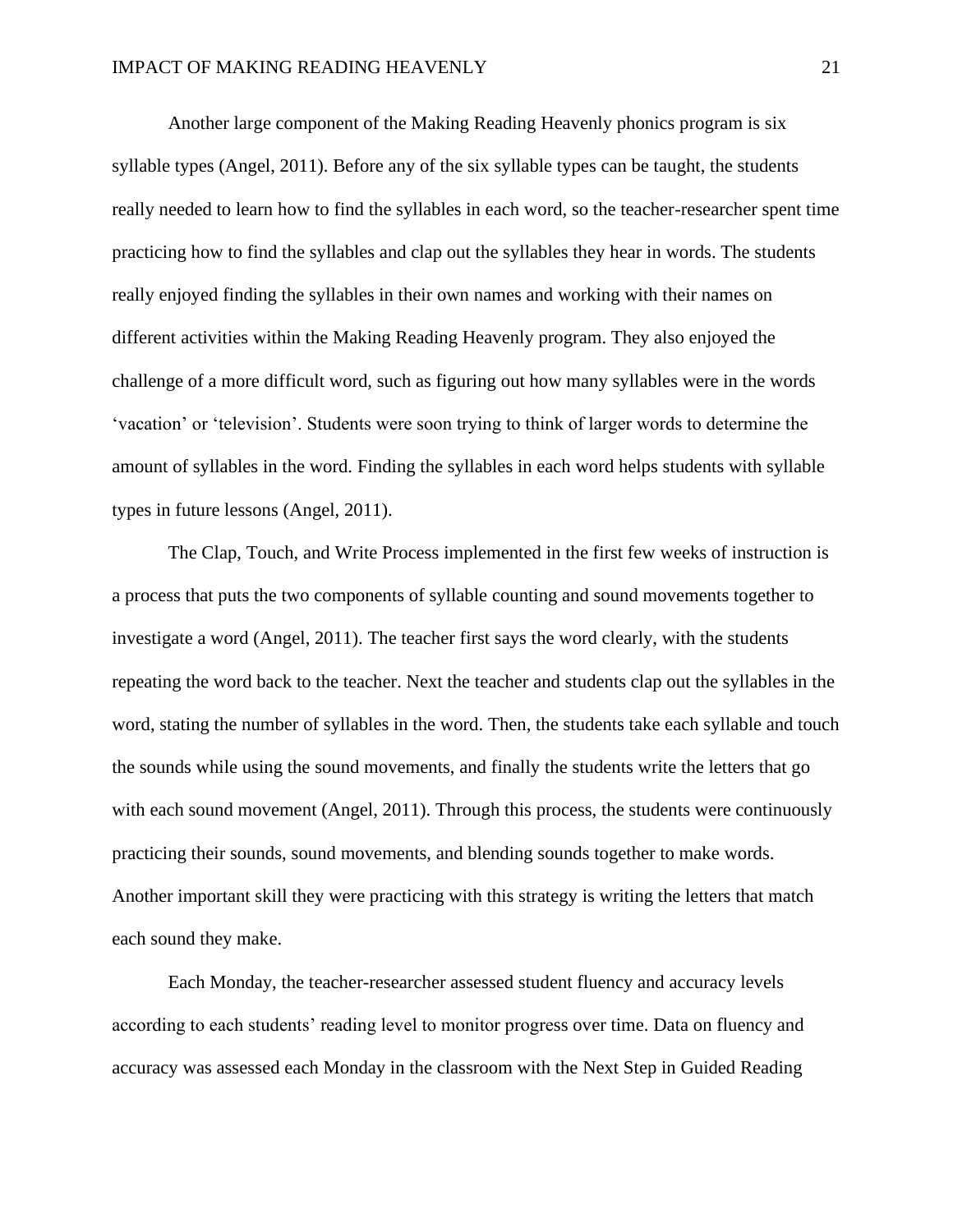benchmark leveling kit. The participants were asked to read from a text while the teacher recorded notes during the assessment. The teacher set the timer for one minute to know when to mark the last word read.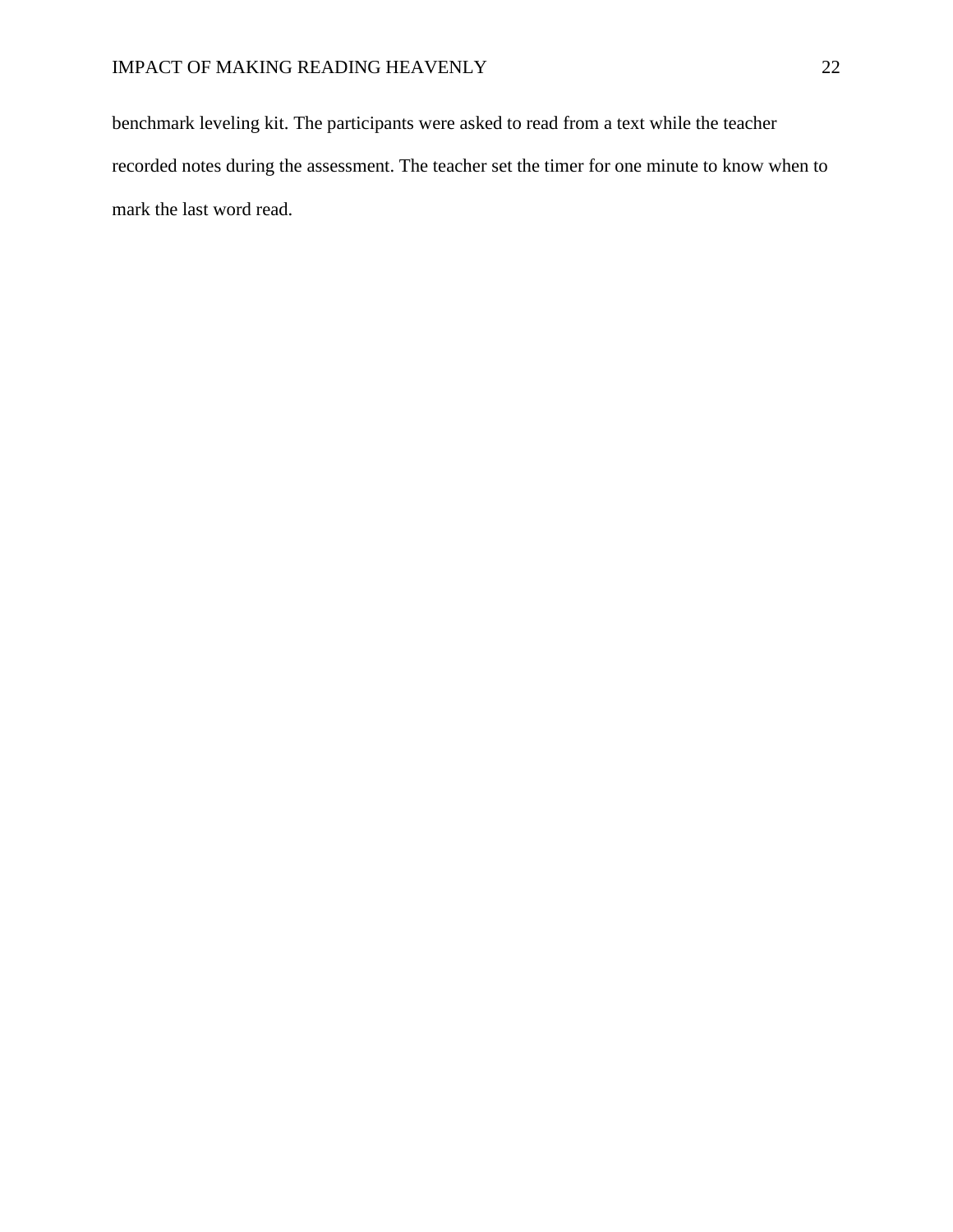#### **Results**

## **Data Analysis**

Quantitative data was collected in this research, through a pre-test and post-test of a reading fluency and accuracy leveling benchmark assessment. The students were assessed on their fluency and accuracy of a reading passage. Students were given a reading passage that they were to read for one minute, while the teacher assessed their fluency and accuracy by marking any errors and counting the amount of words read correctly.

All but one student raised their fluency scores from the first assessment to the second assessment, with the highest growth being 40 words correct per minute. One student scored 3 words correct per minute less on the second assessment compared to the first assessment. Overall, on average the first grade classroom gained 17.54 words correct per minute on the second assessment. This progress between the Pre-test and Post-test dates was made during the use of the new phonics program Making Reading Heavenly daily classroom instruction. Eleven of the students made progress in lowering their errors by one to three words. One student remained at the same number of errors, while another student increased his errors by one. Overall, on average the first grade classroom decreased errors by -1.62 words in a one minute timed reading from the first assessment to the second assessment. This progress between the Pretest and Post-test dates was made during the use of the new phonics program Making Reading Heavenly daily classroom instruction.

Students were assessed on fluency and accuracy for progress monitoring on a weekly basis for the teacher-researcher to review. Students did not read the pre-test and post-test reading passage for progress monitoring each week. They read various reading passages during these weekly progress monitoring times. The pre-test and the post-test were the same reading passage.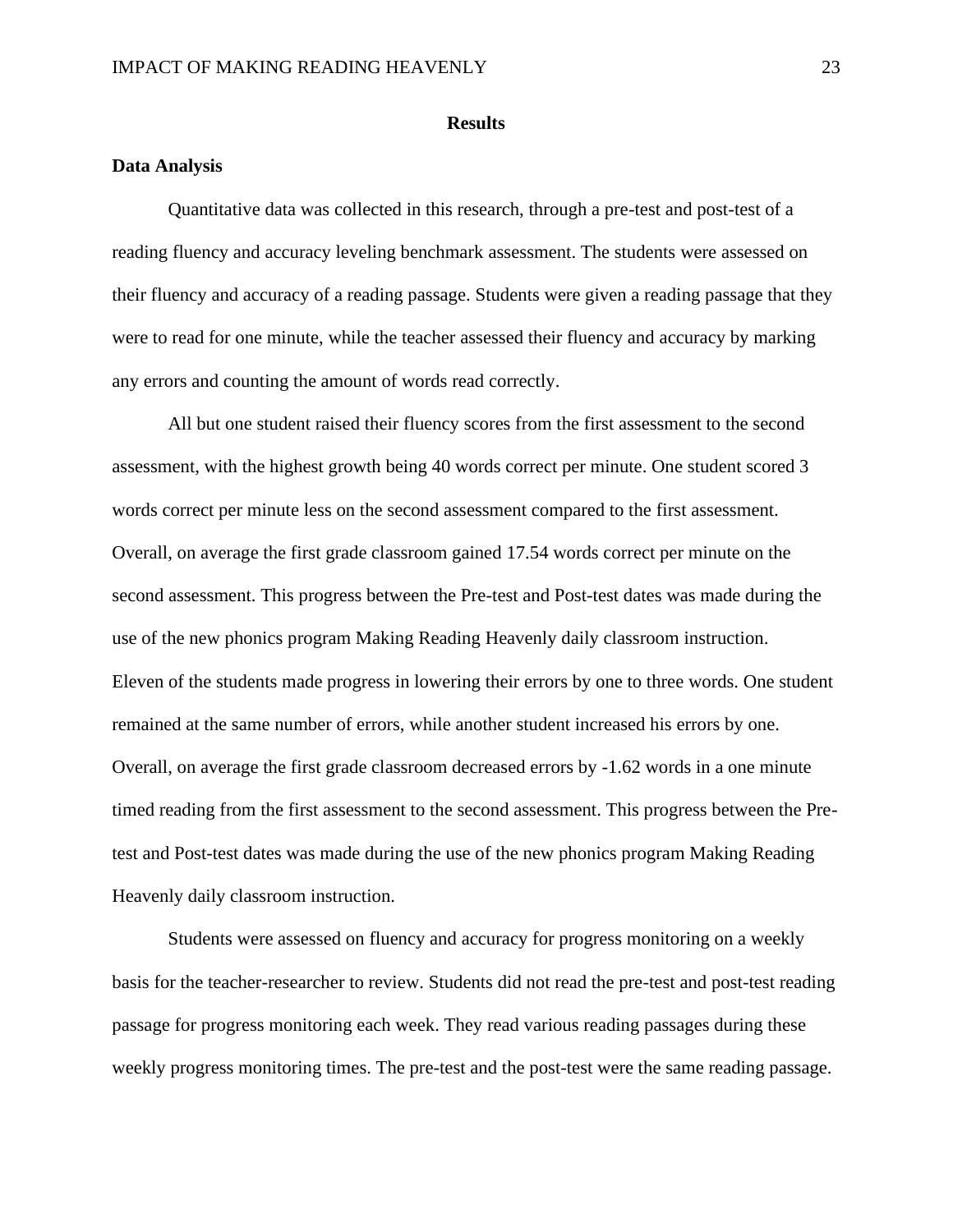The teacher-researcher hoped to see an increase in words correct per minute, as well as a decrease in errors for each of the students. Almost all of the students raised their fluency scores, and almost all of the students decreased the amount of errors.

A dependent groups *t* test revealed that there was a statistically significant difference in pre-test scores on reading fluency ( $M = 34.38$ ,  $SD = 27.20$ ,  $n = 13$ ), as compared to post-test scores on reading fluency ( $M = 51.92$ ,  $SD = 30.29$ ,  $n = 13$ ) following implementation of the phonics program Making Reading Heavenly with strong effect size,  $t(12) = 5.29$ ,  $p < .05$ ,  $d =$ 17.54*.* On average, there was a 17.54 point difference between the pre-test and post-test.

A dependent groups *t* test revealed that there was a statistically significant difference in pre-test scores on reading accuracy ( $M = 3.00$ ,  $SD = 0.71$ ,  $n = 13$ ), as compared to post-test scores on reading fluency ( $M = 1.38$ ,  $SD = 1.12$ ,  $n = 13$ ) following implementation of the phonics program Making Reading Heavenly with strong effect size, *t*(12) = -4.88, *p* < .05, *d =* - 1.62*.* On average, there was a -1.62 point difference between the pre-test and post-test.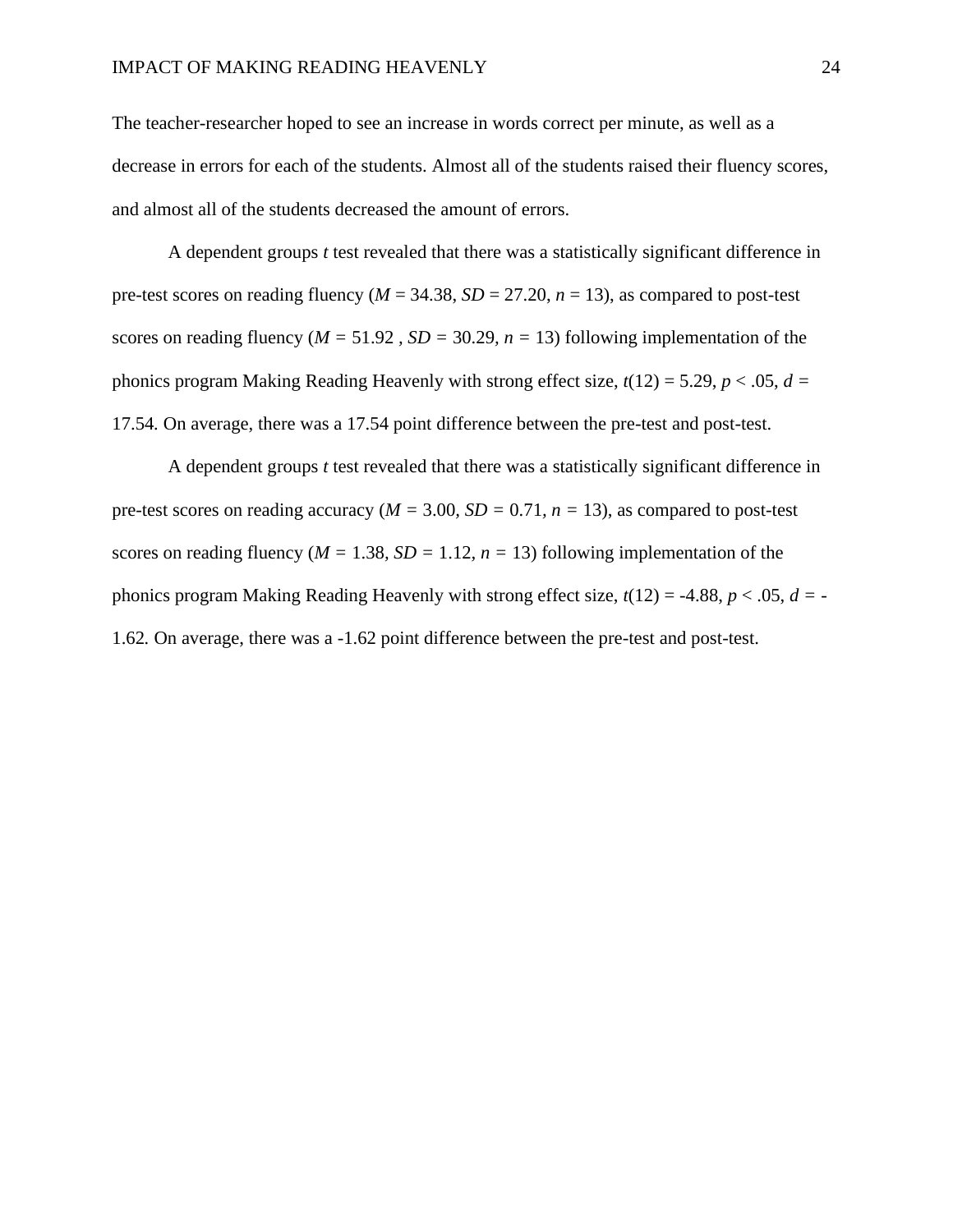#### **Discussion**

## **Summary of Major Findings**

Overall analysis of the data collected between the pre-test and the post-test benchmark assessments show that most students made increases in their fluency and decreases in their errors over time. Overall, students gained an average of 17.54 words between the pre-test and post-test. Only one student had a lower amount of words read correctly on their post-test, but this student also made one less error on the post-test than on the pre-test. Students also decreased their errors on average by -1.62. Scores show on the post-test that only one student increased in the amount of errors while reading the passage, and that student increased by one error. This also means that all other students remained at the same amount of errors or decreased their amount of errors during the post-test assessment.

This data shows that the use of the phonics program Making Reading Heavenly had a positive impact on student fluency and accuracy. By analyzing this data, the teacher-researcher may choose to continue using Making Reading Heavenly for current and future first grade students, while continuing to collect data throughout the school year to monitor the impact of using the program for one school year. This research provided more insight to first grade phonics instruction and more background knowledge on spelling patterns to better explain to students.

Overall, the Making Reading Heavenly program was supplemental to student reading success. The students responded positively to the lessons, and the assessments showed an increase in fluency and accuracy during the time of implementation. The teacher-researcher gained a deeper understanding of phonics and implementing strategies to help students become successful readers. The teacher-researcher was able to explain more clearly the spelling patterns and rules of the English language.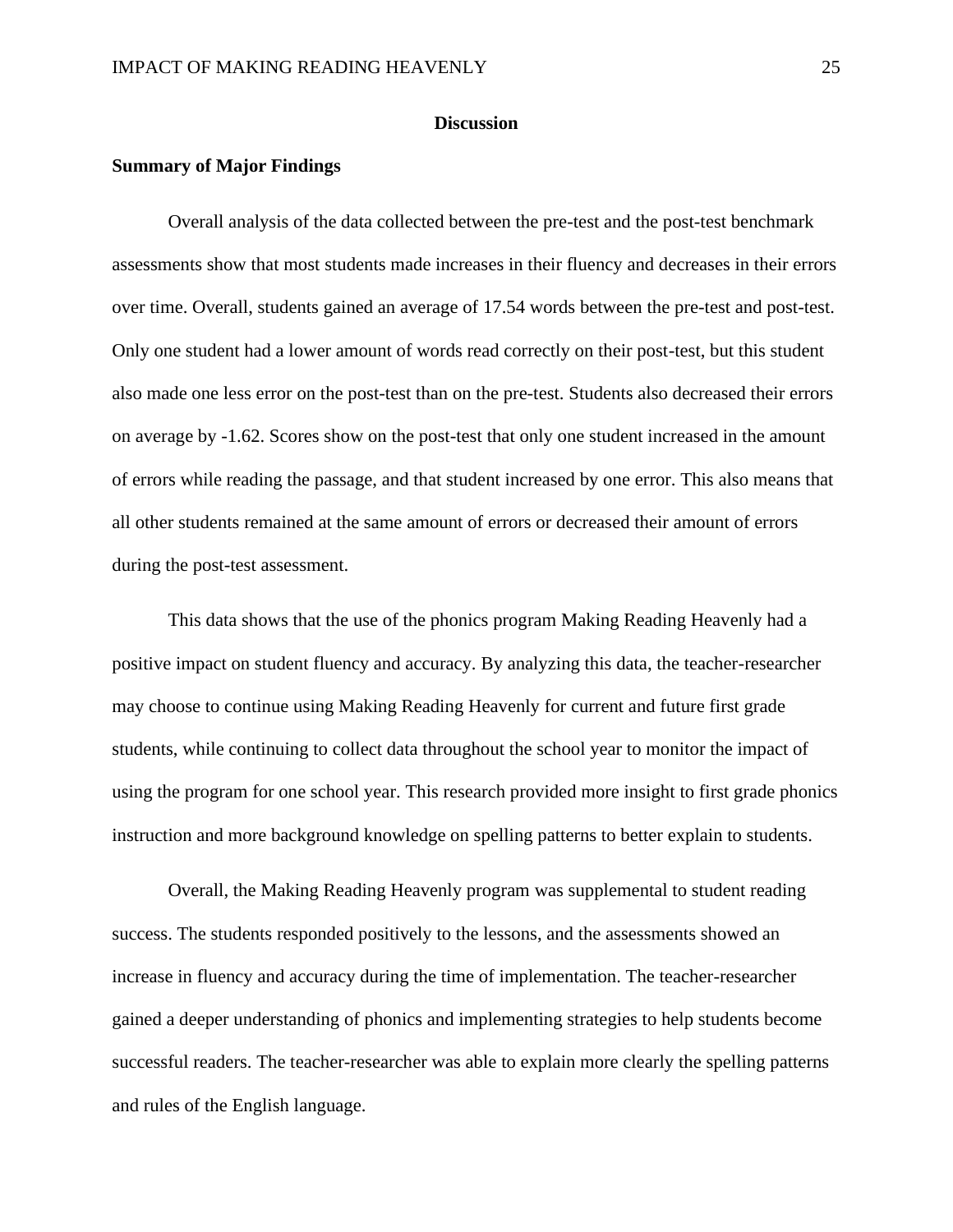## **Limitations of the Study**

One limitation of the research is the number of classrooms involved. Due to only having one first grade classroom in our building, it was not possible to compare one classroom that used Making Reading Heavenly with one classroom that did not use Making Reading Heavenly. Being able to have access to more data would have given even more information on the program's impact on student reading fluency and accuracy. There also may have been more validity of the program had we been able to compare one classroom using the program to one that did not use the program.

Another limitation was that the program was new to the teacher-researcher. The teacherresearcher spent a large amount of time learning about the program and practicing learning strategies, but it was still new and some areas needed further explanation than the manual provided. Each year, the teacher will become more knowledgeable of the lessons and concepts, as well as how to more effectively instruct students on the program.

## **Further Study**

Further research may be conducted on the average progress students make in their reading fluency in any given first grade classroom. The students in this study made great progress in their reading fluency, but further study could be done to compare if it is considered normal progress for this time period of the school year. Through this investigation, researchers could determine if the Making Reading Heavenly program has helped students make greater progress than normal.

Further study could also be conducted after the school system has implemented Making Reading Heavenly for one or more years. Since this is the first year the program has been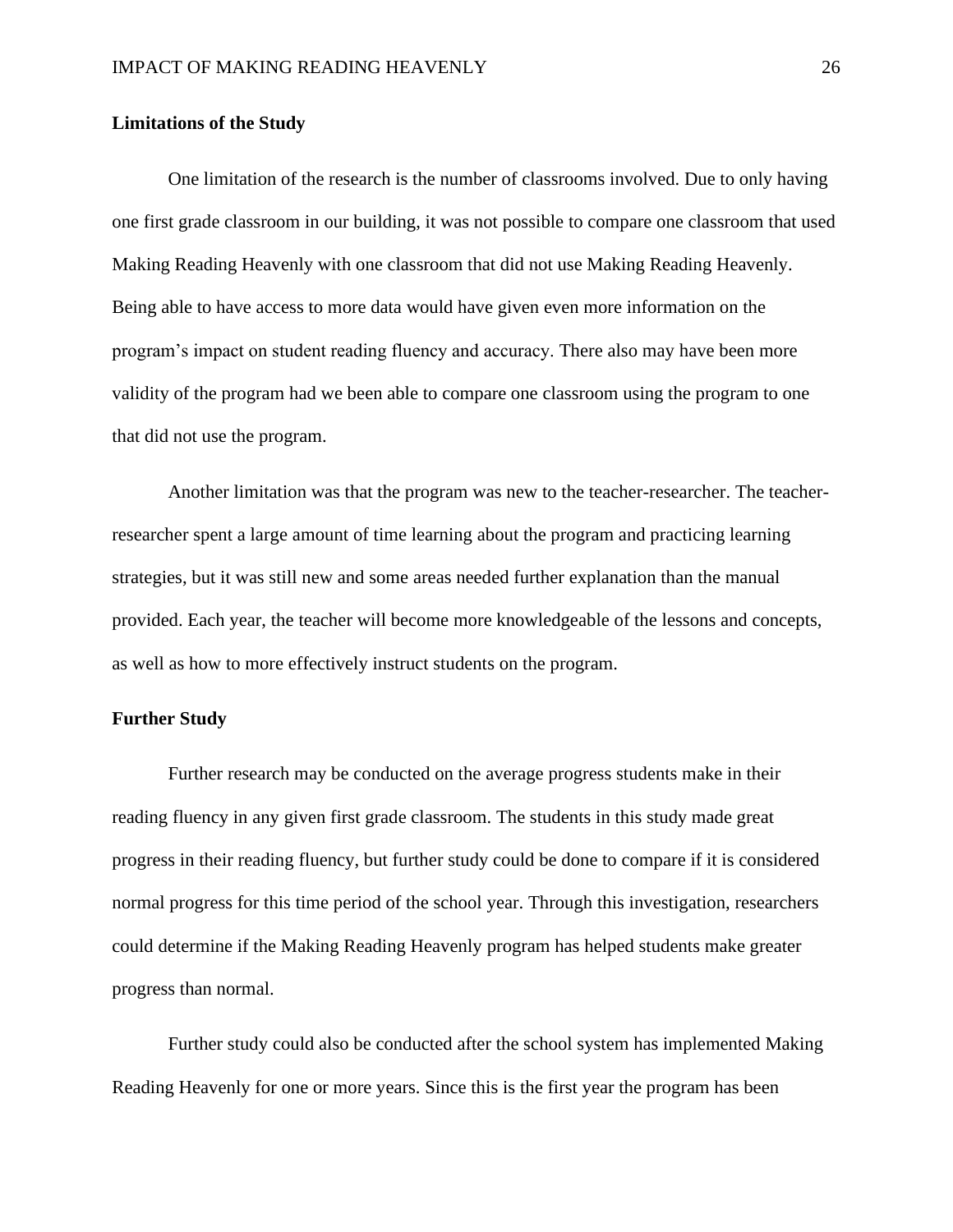implemented, some of the instruction given to the first grade students this year will be review for next year's first grade students, since they will learn certain terms and sound movements in kindergarten. Next year's first grade students may be able to work at a little faster pace, since they will have already had a full year's instruction in the program. Learning the common language presented in the Making Reading Heavenly program will help students understand more each year. By hearing the common language as they move through each grade level, they will be more familiar with concepts such as syllables and the syllable types.

An additional area of study could also be to consider pairing a phonics instruction approach with a sight word study to determine if that makes an even greater impact on student fluency and accuracy. This program uses the term 'outlaw' words instead of sight words, so it practices regularly used words. However, each week there are only a few outlaw words used through instruction. Further study could be conducted to determine the effectiveness of pairing Making Reading Heavenly with a more powerful sight word study.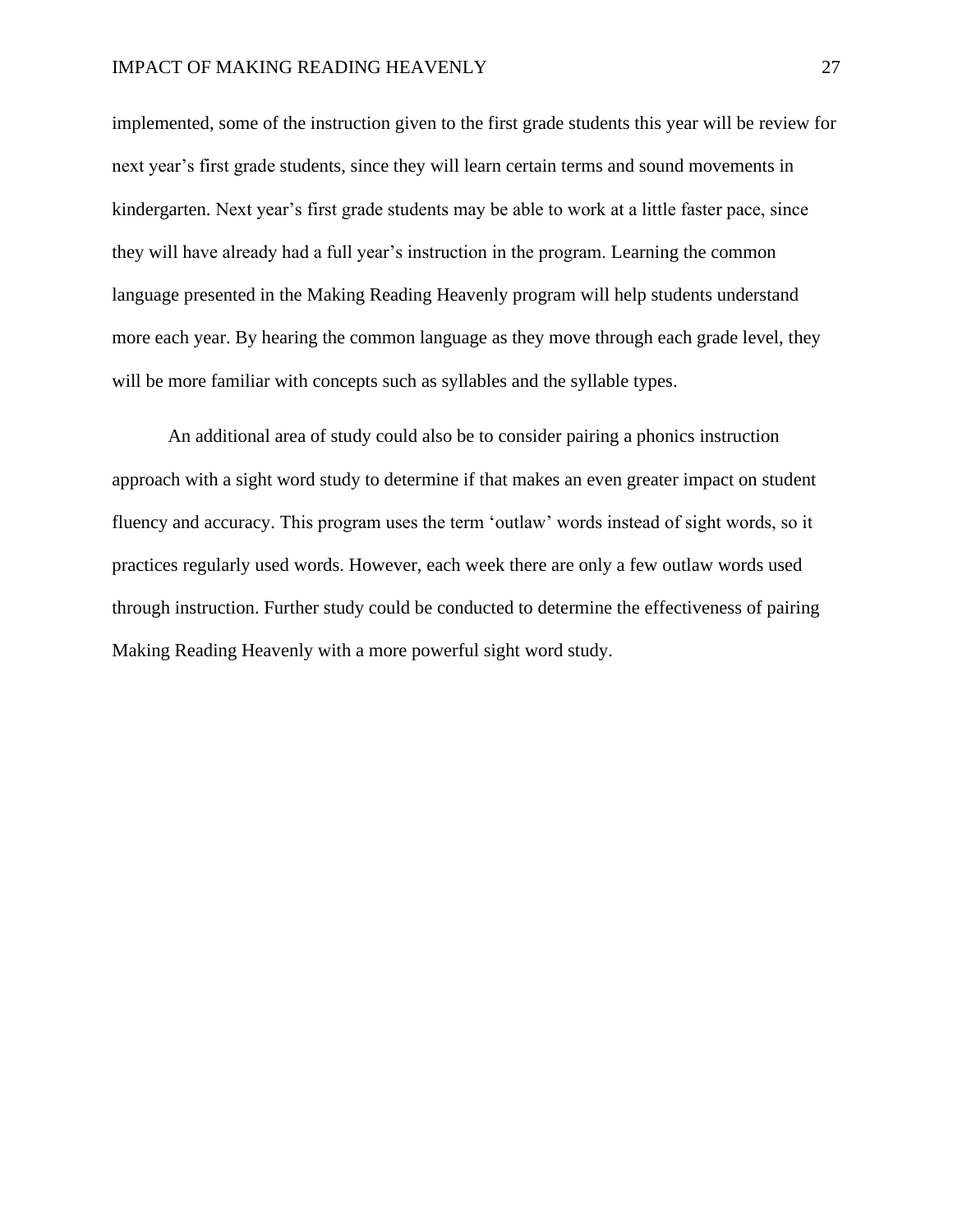#### **Conclusion**

This action research was completed to determine the impact of Making Reading Heavenly, a phonics program new to the district, specifically on student fluency and accuracy. The teacher-researcher conducted the study to find an effective program in teaching areas of the English language that are not supported in other literacy curriculum in the district. In the past, there was often confusion when explaining the rules of the English language to students, and this program helps to bridge that gap in understanding. Students learn the 'why' behind the rules, instead of simply learning the rule, that often holds no meaning to the students.

The results of this research support the new program in supplementing our district reading curriculum. Through daily phonics lessons that allow students to interact through sound movements and practice activities, the students seemed to enjoy this approach. This study shows that implementing a systematic phonics instruction program has a positive impact on student fluency and accuracy by overall increasing reading fluency and accuracy.

More research needs to be conducted to conclude if the program Making Reading Heavenly plays a significant role in increasing student fluency and accuracy. Students made significant progress in fluency and accuracy scores, but normal month to month growth needs to be considered to show the full impact of the phonics program. More research also needs to be conducted to determine if pairing a phonics approach with a sight word study would have a greater impact.

This research has provided more insight to phonics instruction, as well as a deeper understanding of the English language for the teacher and students. Students are learning more about the English language that previous students in first grade were not exposed to until a much later grade level. These students will keep building on the skills they learn in first grade and keep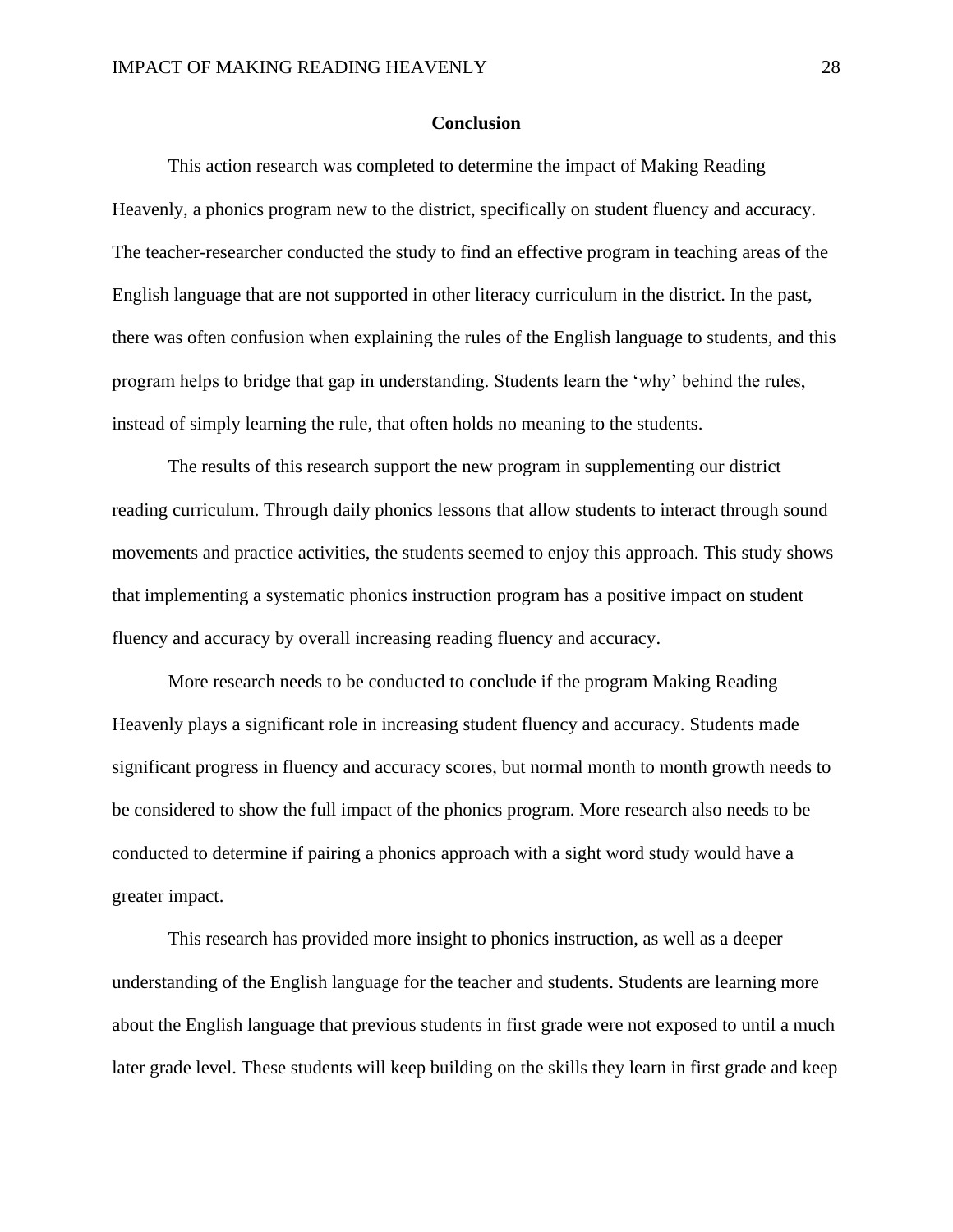expanding on their knowledge as they move to each new grade level. As we continue to teach year after year, students will come to each grade with a common language from Making Reading Heavenly, where we can continue to reach deeper understandings of the English language.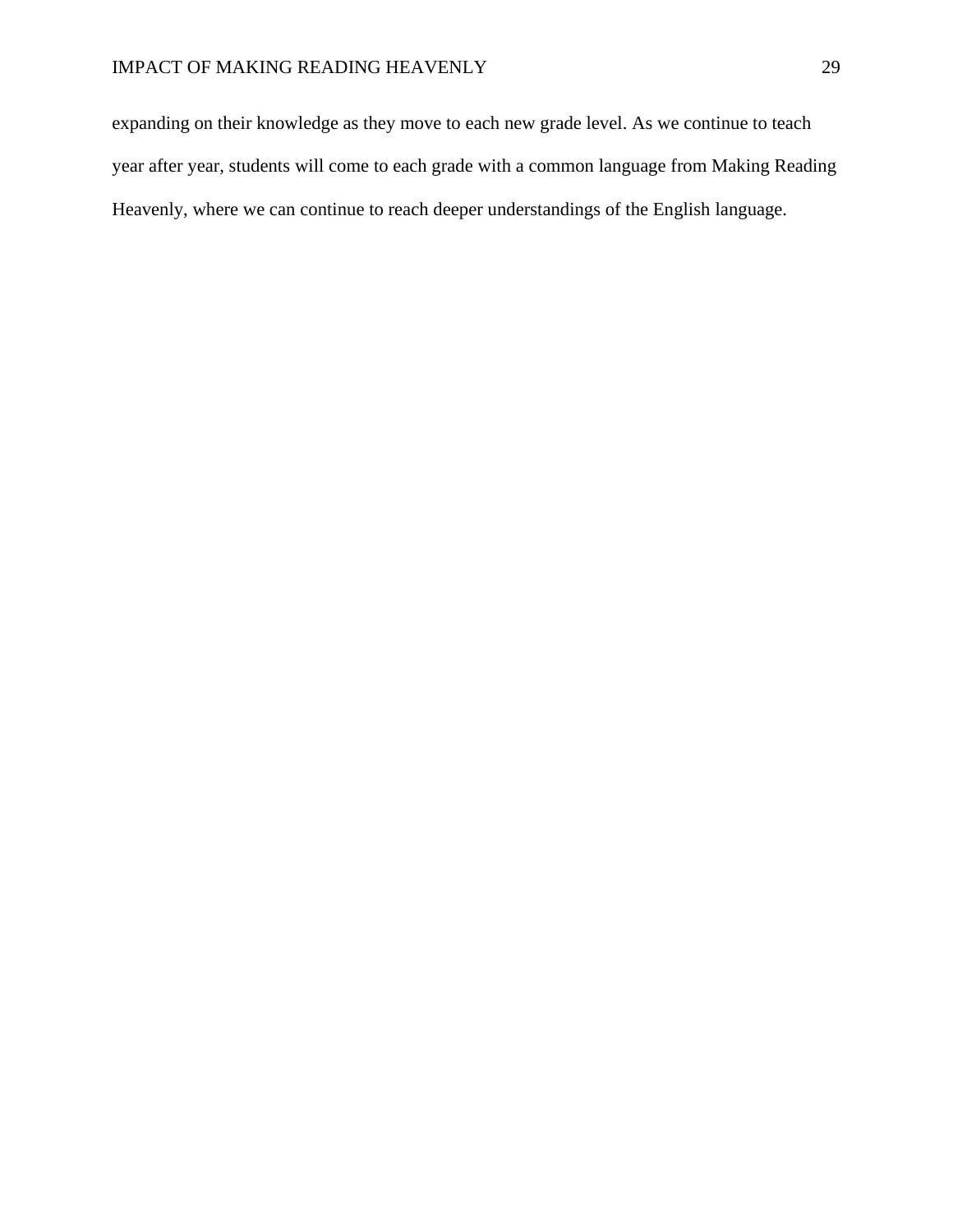#### References

- Angel, C. (2011). Making reading heavenly level b teaching manual: A total language arts curriculum utilizing sound moves  $\&$  the six types of syllables to empower beginning, reluctant, struggling, and gifted readers. *Making Reading Heavenly.* Retrieved from www.makingreadingheavenly.com
- Chappell, J. C., Stephens, T. L., Kinnison, L., & Pettigrew, J. D. (2009). Educational diagnosticians' understanding of phonological awareness, phonemic awareness, and reading fluency. *Assessment for Effective Intervention, 35*(1), 24-33. doi:10.1177/1534508409331653
- Fast norms and benchmarks overview. (2019, August 23). *FastBridge Learning.* Retrieved from https://fastforteachers.freshdesk.com/support/solutions/articles/5000824830-fast-normsand-benchmarks-overview
- Fast overview. (2019, February 12). *FastBridge Learning.* Retrieved from https://fastforteachers.freshdesk.com/support/solutions/articles/5000707232-fastoverview
- Graham, S., Harris, K. R., & Adkins, M. (2018). The impact of supplemental handwriting and spelling instruction with first grade students who do not acquire transcription skills as rapidly as peers: A randomized control trial. *Reading and Writing, 31*(6), 1273-1294. https://doi.org/10.1007/s11145-018-9822-0
- Hamilton, H. (2016). Multisensory associative guided instruction components- spelling. *Journal of Educational Technology, 45*(2), 256-284. doi:10.1177/0047239516647368

Hulme, C., Bowyer-Crane, C., Carroll, J. M., Duff, F. J., & Snowling, M. J. (2012). The causal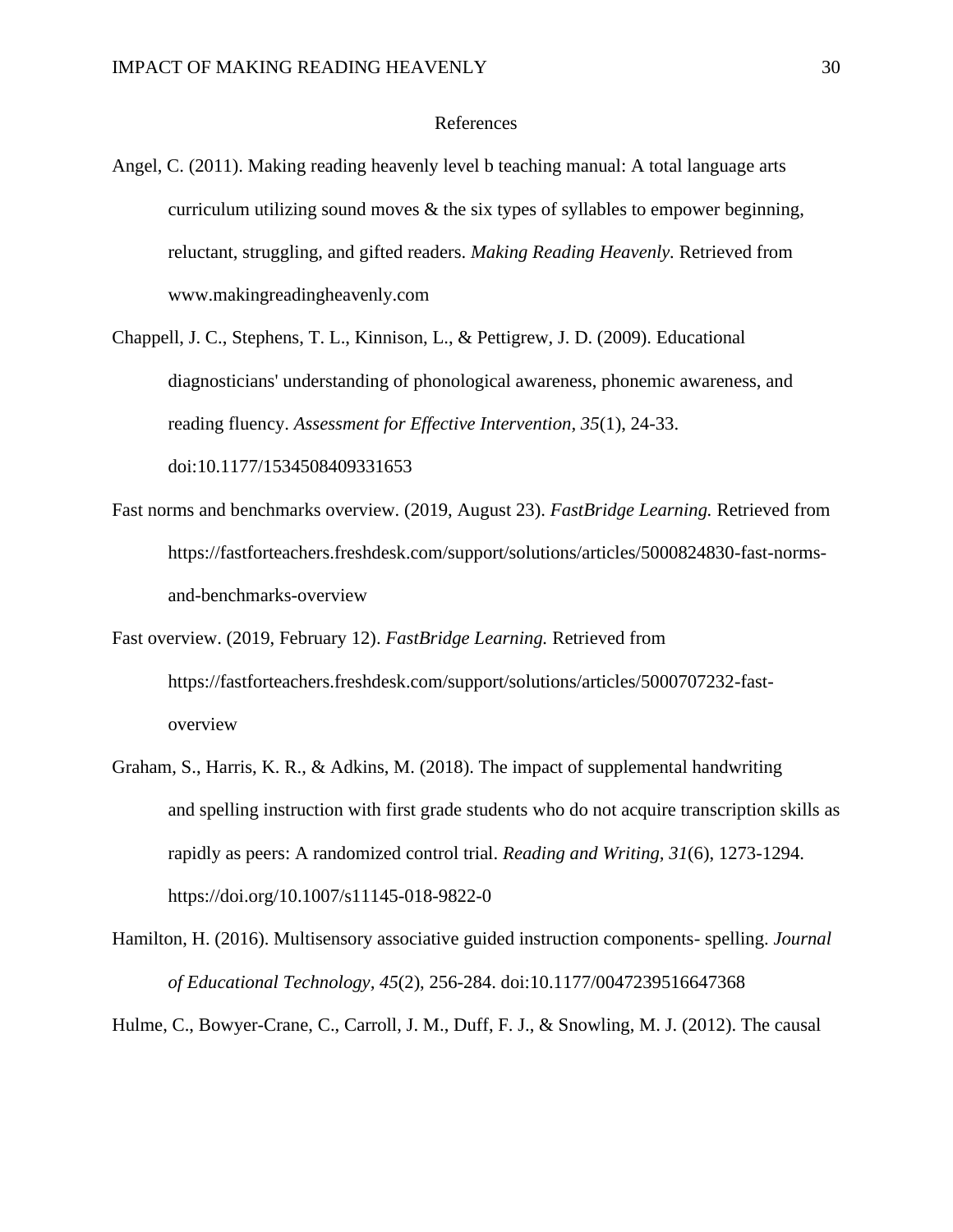role of phoneme awareness and letter-sound knowledge in learning to read: Combining intervention studies with mediation analyses. *Psychological Science, 23*(6), 572- 577. doi:10.1177/095679761 1435921

- Hosp, J. L. & Suchey, N. (2014). Reading assessment: Reading fluency, reading fluently, and comprehension- Commentary on the special topic. *School Psychology Review, 4*(1)*,* 59- 68.
- Iowa core: English language arts & literacy in history/social studies, science, and technical subjects. (2016, December 1). *Iowa Department of Education.* Retrieved from https://iowacore.gov/sites/default/files/k-12\_literacy\_0.pdf
- Kent, S., Wanzek, J., Petscher, Y., Al Otaiba, S., Kim, Y. S. (2014). Writing fluency and quality in kindergarten and first grade: The role of attention, reading, transcription, and oral language. *Reading and Writing, 27*(7), 1163-1188. doi:10.1007/s11145-013-9480-1
- Kilpatrick, D. A. (2012). Phonological segmentation is not enough: A comparison of three phonological awareness tests with first and second graders. *Canadian Journal of School Psychology, 27*(2), 150-165. doi:10.1177/0829573512438635
- Kim, Y. S., Apel, K., & Otaiba, S. A. (2013). The relation of linguistic awareness and vocabulary to word reading and spelling for first-grade students participating in response to intervention. *Language, Speech, and Hearing Services in Schools, 44,* 337-347.
- McArthur, G., Castles, A, Kohnen, S., Larsen, L., Jones, K., Anandakumar, T., & Banales, E. (2015). Sight word and phonics training in children with dyslexia. *Journal of Learning Disabilities, 48*(4), 391-407. doi:10.1177/0022219413504996

McNeill, B. & Kirk, C. (2014). Theoretical beliefs and instructional practices used for teaching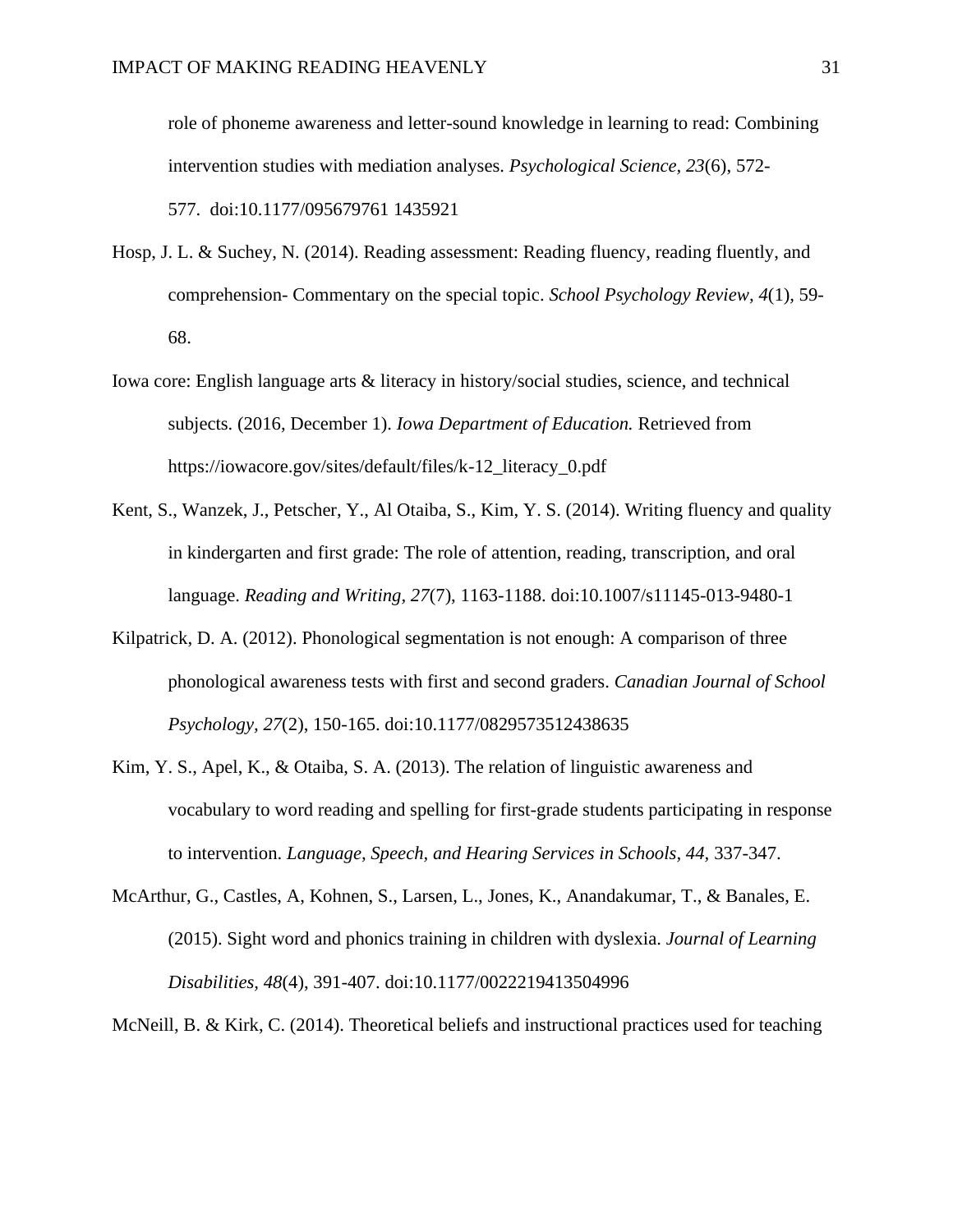spelling in elementary classrooms. *Reading and Writing, 27*(3), 535-554. doi:10.1007/s11145-013-9457-0

- Newman, I. (2019). When saying 'go read it again' won't work: Multisensory ideas for more inclusive teaching and learning. *Nurse Education in Practice, 34,* 12-16. https://doi.org/10.1016/j.nepr.2018.10.007
- Nunes, T., Bryant, P., & Barros, R. (2012). The development of word recognition and its significance for comprehension and fluency. *Journal of Educational Psychology, 104*(4), 959-973. doi:10.1037/a0027412
- Paige, D., Rupley, W. H., Smith, G. S., Olinger, C., & Leslie, M. (2018). Acquisition of letter naming knowledge, phonological awareness, and spelling knowledge of kindergarten children at risk for learning to read. *Child Development Research, 2018,* 1-10. https://doi.org/10.1155/2018/2142894
- Ring, J. J., Avrit, K. J., & Black, J. L. (2017). Take flight: The evolution of an orton gillingham-based curriculum. *Annals of Dyslexia, 67*(3), 383-400. doi:10.1007/s11881- 017-0151-9
- Sayeski, K. L., Earle, G. A., Davis, R., & Calamari, J. (2019). Orton gillingham: Who, what, and how. *Teaching Exceptional Children, 51*(3), 240-249. https://doi.org/10.1177/0040059918816996
- Schlesinger, N. W. & Gray, S. (2017). The impact of multisensory instruction on learning letter names and sounds, word reading, and spelling. *Annals of Dyslexia, 67*(3), 219-258. doi:10.1007/s11881-017-0140-z
- Snellings, P., Van Der Leij, A., Blok, H., & De Jong, P. F. (2010). Reading fluency and speech